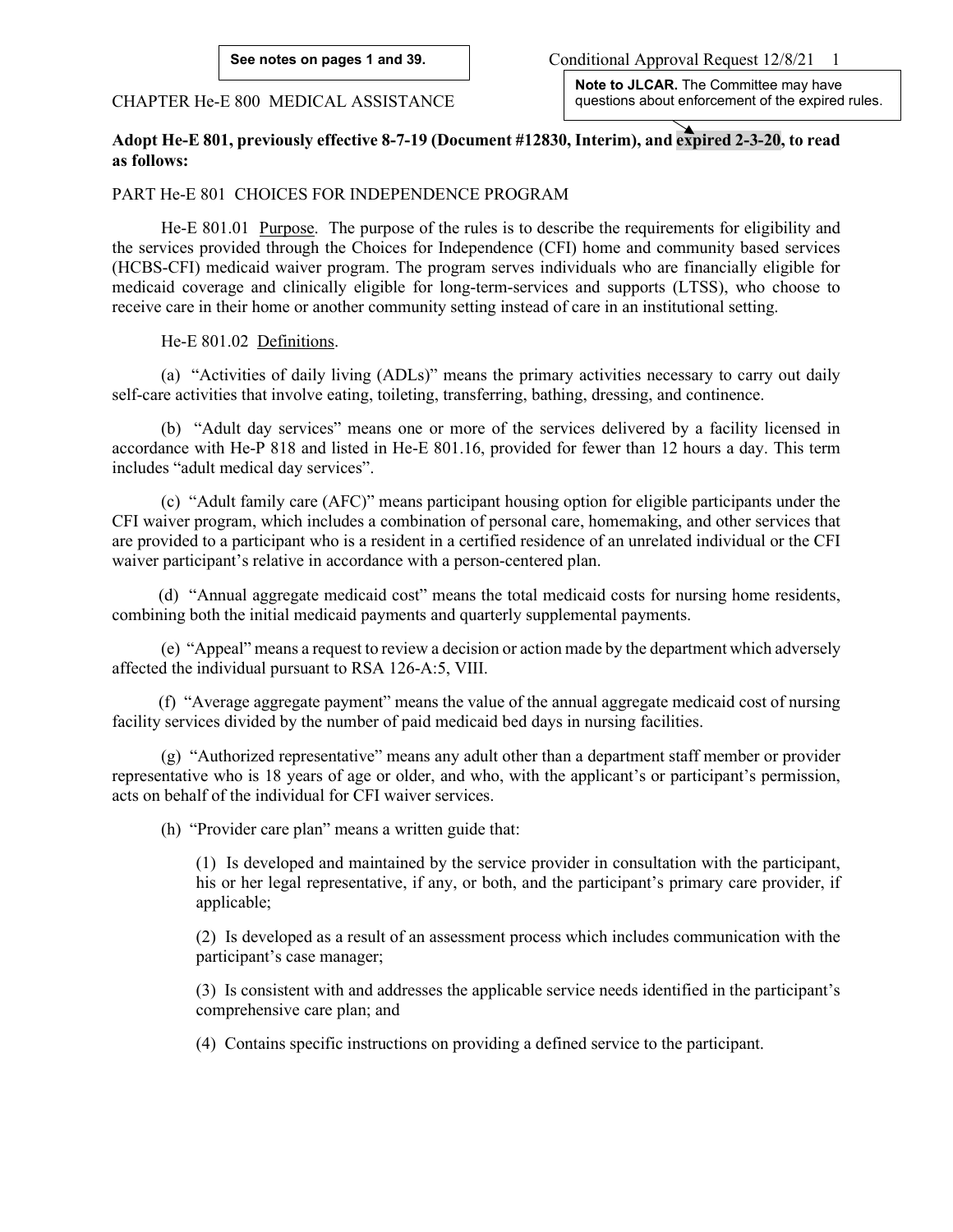(i) "Case management agency" means an agency licensed under He-P 819 and enrolled as a New Hampshire medicaid provider to provide targeted case management services to CFI participants in accordance with He-E 805.

(j) "Case manager" means an individual employed by, or contracted with, a case management agency who:

(1) Meets the qualifications described in He-E 805.06;

(2) Is responsible for the ongoing assessment, person-centered planning, coordination, and monitoring of the provision of services included in the comprehensive care plan; and

(3) Does not have a conflict of interest.

(k) "Choices for Independence (CFI) waiver program" means a system of long-term services and supports (LTSS) provided under Section 1915(c) of the Social Security Act to participants who meet the eligibility requirements in He-E 801.03 and He-E 801.04.

(l) "Commissioner" means the commissioner of the New Hampshire department of health and human services, or his or her designee.

(m) "Community transition services" means non-recurring services, including case management services to support CFI participants who are transitioning from an institutional setting or another provideroperated living arrangement to a living arrangement in a private residence, in which the participant is directly responsible for his or her own living expenses in accordance with He-E 801.17.

(n) "Comprehensive care plan" means an individualized person-centered plan described in He-E 805.05(c) that is:

> (1) The result of a person-centered process that identifies the strengths, capacities, preferences, and desired outcomes of the participant;

(2) Developed by the participant's case manager; and

(3) Is an integrated plan of all the participant's services.

(o) "Conflict of interest" means a conflict between the private interests and the official or professional responsibilities of a person, such as providing other direct services to the participant, being the guardian of the participant, or having a familial or financial relationship with the participant.

(p) "Congregate meals" means the provision of meals to groups of participants in a community setting.

(q) "Department" means the New Hampshire department of health and human services.

(r) "Environmental accessibility services (EAS)" means the installation of ramps, grab bars, widening of doorways, electronic aids to daily living, and other adaptations as authorized by the department, in a participant's home or vehicle as necessary to support the participants' health and safety.

(s) "Fading plan" means a specific plan that is developed to assist an individual to achieve maximum independence on the job through a variety of activities including cultivating natural supports.

(t) "Financial management services (FMS)" means assisting participants that elect to receive PDMS with the following:

(1) Management and disbursement of funds contained in the participant-directed budget;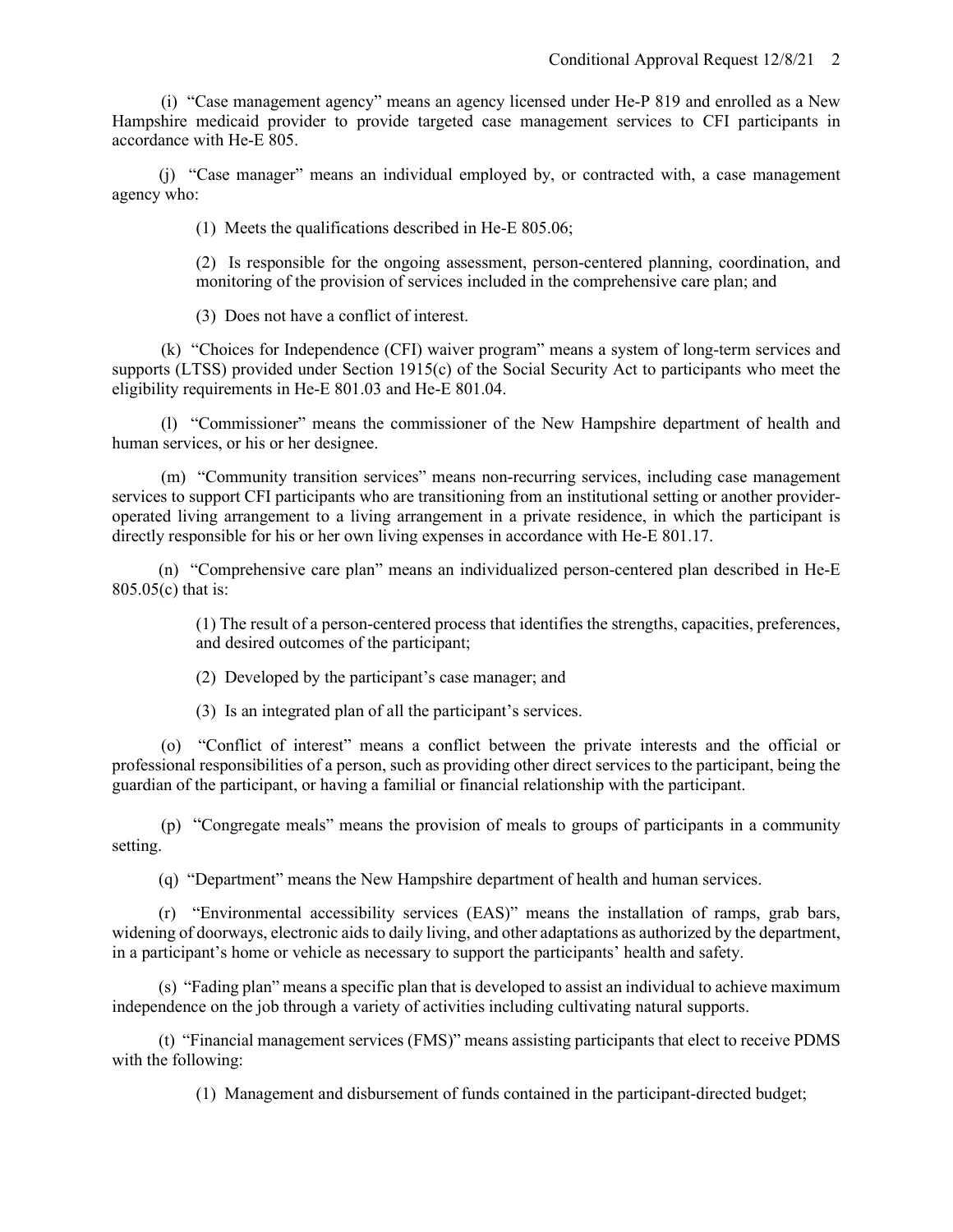(2) Performing fiscal accounting, and budget management;

(3) Creating expenditure reports;

(4) Facilitating the employment of staff, and furnishing orientation; and

(5) Conducting skills training to participants who function as the co-employer of their direct support workers.

(u) "Home-based services" means long-term services and supports provided to a participant either in a private home setting or in a mid-level residential facility, including:

- (1) CFI waiver services pursuant to this part; and
- (2) The following medicaid state plan services:
	- a. Targeted case management services pursuant to He-E 805;
	- b. Personal care attendant;
	- c. Home health aide;
	- d. Home health nursing;
	- e. Physical therapy;
	- f. Occupational therapy;
	- g. Speech therapy;
	- h. Adult medical day; and
	- i. Private duty nursing.

(v) "Home-delivered meals" means prepared meals that are provided to a participant in his or her home.

(w) "Home health aide services" means services provided by a nursing assistant licensed in accordance with RSA 326-B.

(x) "Homemaker services" means non-hands-on services to support a participant's household management, including light housecleaning tasks, laundry, preparation of meals and snacks, and errands.

(y) "In-home care" means nonmedical non-hands on care, supervision, and socialization provided to isolated participants to prevent institutionalization. This term includes "adult in-home care".

(z) "Instrumental Activities of Daily Living" (IADL) means light housework, laundry, meal preparation, transportation, grocery shopping, using the telephone, medication management, and money management. **Edit.** "might"

(aa) "Job carving" means the act of analyzing work duties performed in a given job and identifying specific tasks that may be assigned to an employee with disabilities.

(aba) "Legal representative" means one of the following individuals, duly appointed or designated in the manner required by law to act on behalf of another individual, and who is acting within the scope of his or her authority:

(1) An attorney;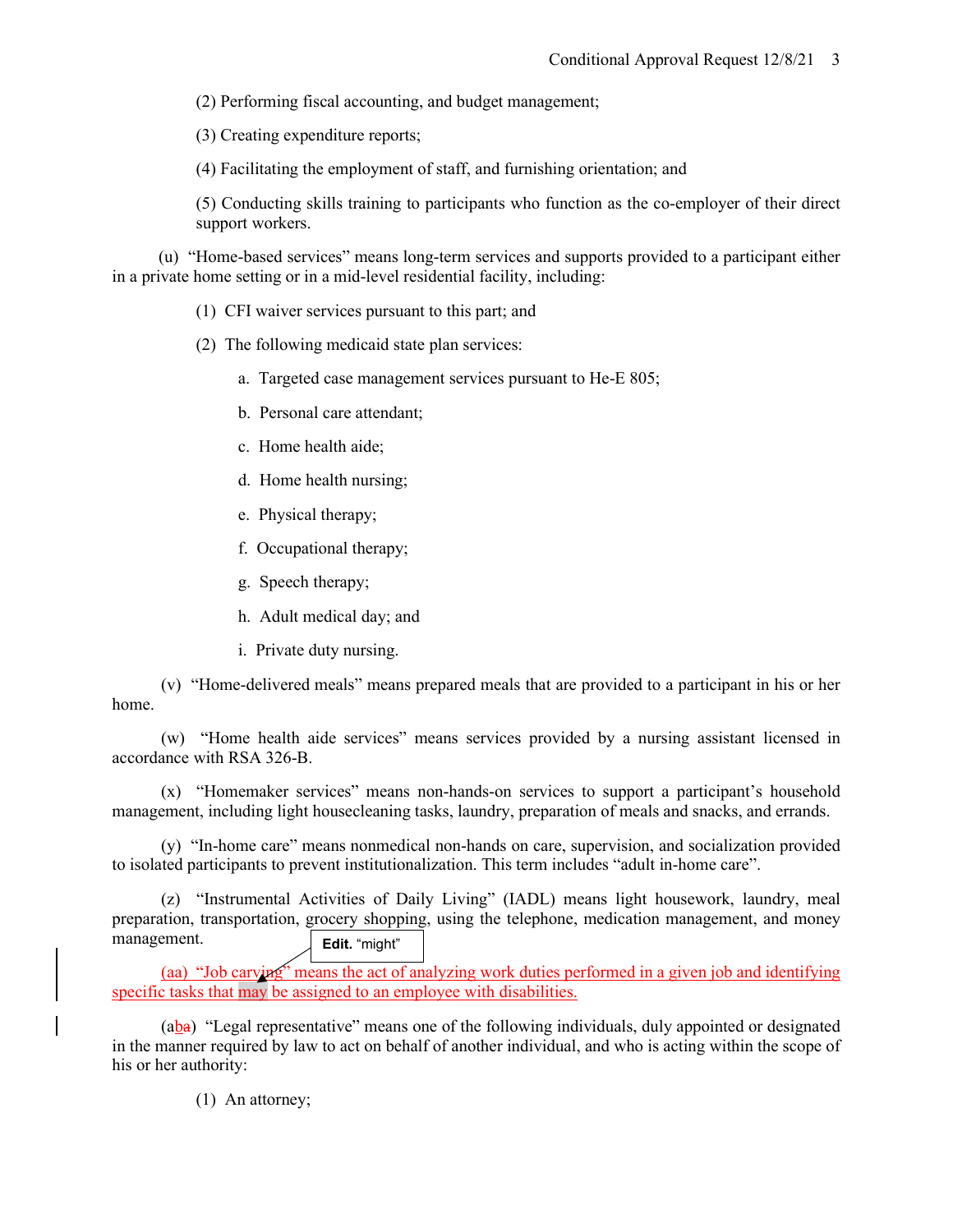(2) A guardian or conservator;

(3) An agent acting under a power of attorney;

(4) An authorized representative acting on behalf of an applicant in some or all of the aspects of initial and continuing eligibility in accordance with He-W 803.01; or

(5) A representative acting on behalf of another individual pursuant to RSA 161-I, Personal Care Services.

 $(ac<sup>b</sup>)$  "Legally responsible relative" means the participant's spouse.

 $(ade)$  "Licensed practitioner" means:

(1) Medical doctor;

(2) Physician assistant;

(3) Advanced practice registered nurse;

(4) Doctor of osteopathy;

(5) Doctor of naturopathic medicine;

(6) Physical therapist;

(7) Occupational therapist; or

(8) Anyone with diagnostic and prescriptive powers licensed by the appropriate New Hampshire licensing board.

(aed) "Medicaid bed days" means the total unduplicated number of days of nursing facility care that were paid for by the medicaid program in a 12 month period.

 $(afe)$  "Non-medical transportation" means transportation provided to enable participants to access the community when personal care services are required to do so as articulated in the comprehensive care plan.

(agf) "Nursing facility" means nursing facility licensed pursuant to RSA 151 that provides for 2 or more persons' basic domiciliary services, including board, room and laundry, continuing health supervision under competent professional medical and nursing direction, and continuous nursing care as may be individually required.

 $(a<sub>h</sub>)$  "Other qualified agencies" means those entities certified in accordance with RSA 161-I and He-P 601.

(aih) "Participant-directed and managed services (PDMS)" means services that allow CFI waiver participants to direct and manage a menu of any CFI waiver service, except for residential care facility services in accordance with He-E 801.24. PDMS allows the participant to design the services that will be provided, select service providers, decide how authorized funding is to be spent base on the needs identified in the participant's comprehensive care plan, and perform ongoing oversight of the services provided.

 $(a<sub>ij</sub>)$  "Person-centered planning" means a planning process to develop an individual support plan that is directed by the participant, his or her representative, or both, and which identifies his or her preferences, strengths, capacities, needs, and desired outcomes or goals.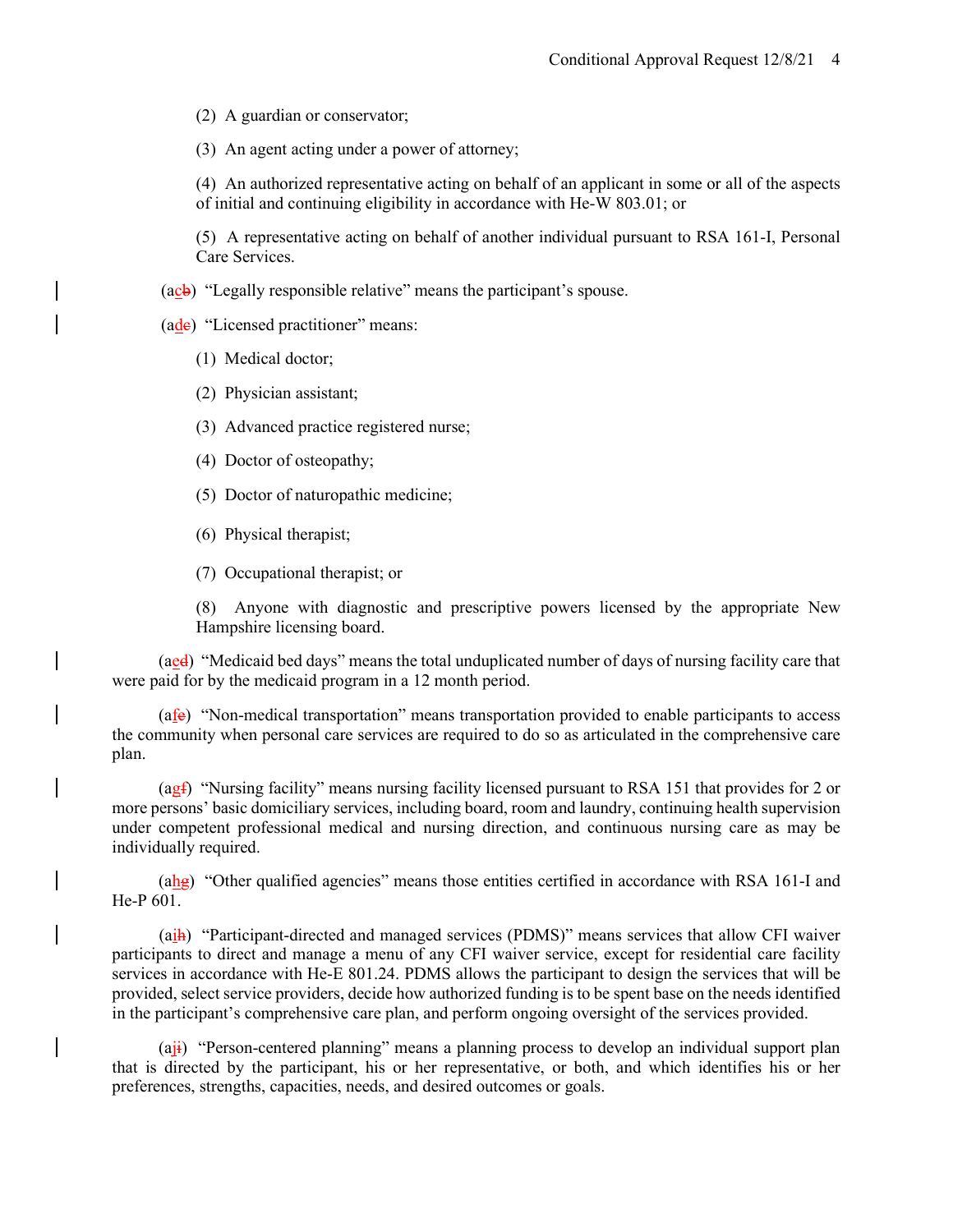$(ak<sub>i</sub>)$  "Personal care services (PCS)" means hands-on assistance with ADLs and IADLs, assisting with self-administration of oral and topical medications, performing light housekeeping, providing cueing with eating or dressing, and accompanying a participant into the community when the assistance of the personal care worker is required by the participant, as provided by staff employed by an agency licensed under He-P 809, He-P 822, or an agency certified under He-P 601.

(akl) "Personal emergency response system" means an electronic device that enables participants at high risk of institutionalization and who are alone for periods of time to summon help in an emergency 24 hours per day 7 days per week. It also includes a portable help button to allow for the participant's mobility.

(aml) "Residential care facility" means an assisted living residence-residential care or assisted living-supported residential health care facility licensed in accordance with RSA 151.

(anm) "Skilled professional medical personnel" means "skilled professional medical personnel" as defined in RSA 151-E:3.

(aon) "Skilled nursing services" means services listed in the comprehensive plan of care that are within the scope of RSA 326-B and are provided by a registered professional nurse, or licensed practical nurse under the supervision of a registered nurse licensed to practice in New Hampshire within the scope of RSA 326-B. This service provides intermittent skilled nursing services for the purpose of administering injections, medical monitoring of wounds that are not healing, providing wound care, physical therapy, monitoring vital signs, obtaining laboratory specimens when a chronic condition exacerbates, or overseeing a bowel program.

 $(ap<sub>θ</sub>)$  "Specialized medical equipment" means the following:

(1) Devices, controls, or appliances that are specified in the comprehensive care plan which enable a participant to increase his or her ability to perform ADLs or IADLs;

(2) Devices, controls, or appliances that are specified in the comprehensive care plan to perceive, control, or communicate with the environment in which the participant lives;

(3) Items necessary for life support or to address physical conditions along with ancillary supplies and equipment necessary to the proper functioning of such items;

(4) Other durable and non-durable medical equipment not available under the New Hampshire Medicaid state plan that are necessary to address participant functional limitations; and

(5) Necessary medical supplies not available under the New Hampshire medicaid state plan.

( $a_{\text{Q}P}$ ) "Supported employment services (SEP)" means individual employment services that help a participant who, because of his or her disabilities, require intensive on-going supports to obtain and maintain competitive employment customized employment or self-employment in an integrated work setting, and includes the following:

> (1) Vocational or job-related discovery or assessment and job skill trainings necessary to assist with integration in a job setting;

(2) Job placement;

(3) Job development and negotiation with prospective employers;

- (4) Job incentives planning and management;
- (5) Transportation to employment; and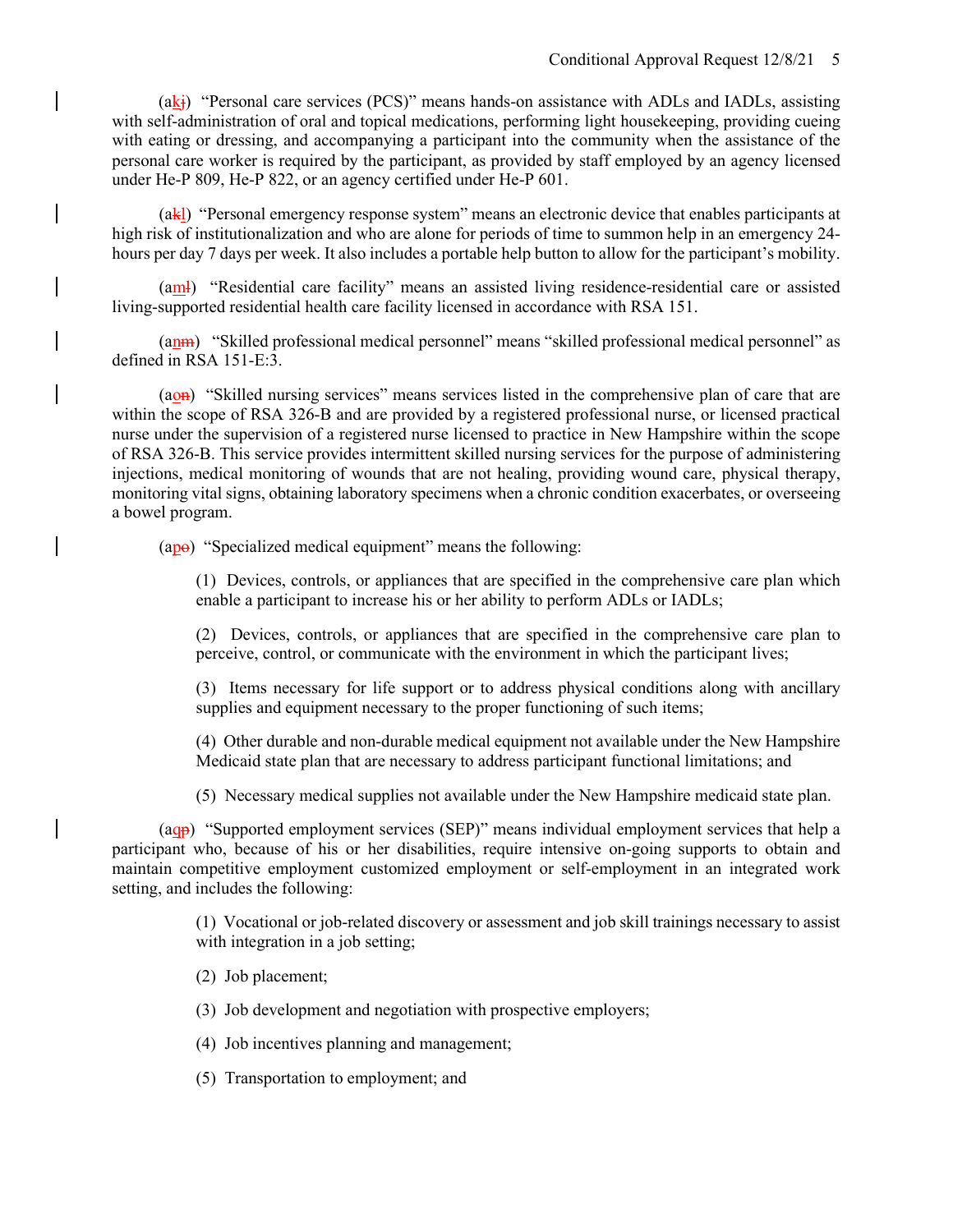(6) Asset development and career advancement services.

( $\arg$ ) "Supportive housing services" means services provided by a federal public housing authority licensed as a home health agency care provider or by a home health agencycare provider contracted with a federal public housing authority to provide services in apartments located in publicly funded apartment buildings that include the following:

(1) Personal care services, including assistance with ADLs and IADLs;

- (2) Supervision;
- (3) Medication reminders; and

(4) Other supportive activities as specified in the comprehensive care plan or which promote and support health and wellness, dignity, and autonomy within a community setting.

(asr) "Targeted case management" means the collaborative process of assessment, planning, facilitation, advocacy, coordination, and monitoring performed by the case manager that is accomplished with a person-centered program, and which:

> (1) Assists participants to gain access to needed CFI waiver services, services contained in the medicaid state plan, and other medical, social, spiritual, vocational, educational, and community supports, regardless of the funding source; and

> (2) Provides for coordination of participant service plans from all providers to assure adequacy and appropriateness of care and cost effectiveness of planned services that yield positive outcomes.

He-E 801.03 Eligibility.

(a) An individual shall be eligible to receive CFI waiver services if he or she meets all of the following requirements:

> (1) Submission of a signed and dated application, as defined in He-W 601.01(p), to the department;

(2) Is at least 18 years of age;

(3) Meets the financial and categorical requirements for medicaid;

(4) Meets the clinical eligibility requirements for nursing facility care in RSA 151-E:3, I(a), namely, the person requires 24-hour care for one or more of the following purposes, as determined by skilled professional medical personnel:

a. Medical monitoring and nursing care when the skills of a licensed medical professional are needed to provide safe and effective services;

b. Restorative nursing or rehabilitative care with patient-specific goals;

c. Medication administration by oral, topical, intravenous, intramuscular, or subcutaneous injection, or intravenous feeding for treatment of recent or unstable conditions requiring medical or nursing intervention; or

d. Assistance with 2 or more ADLs;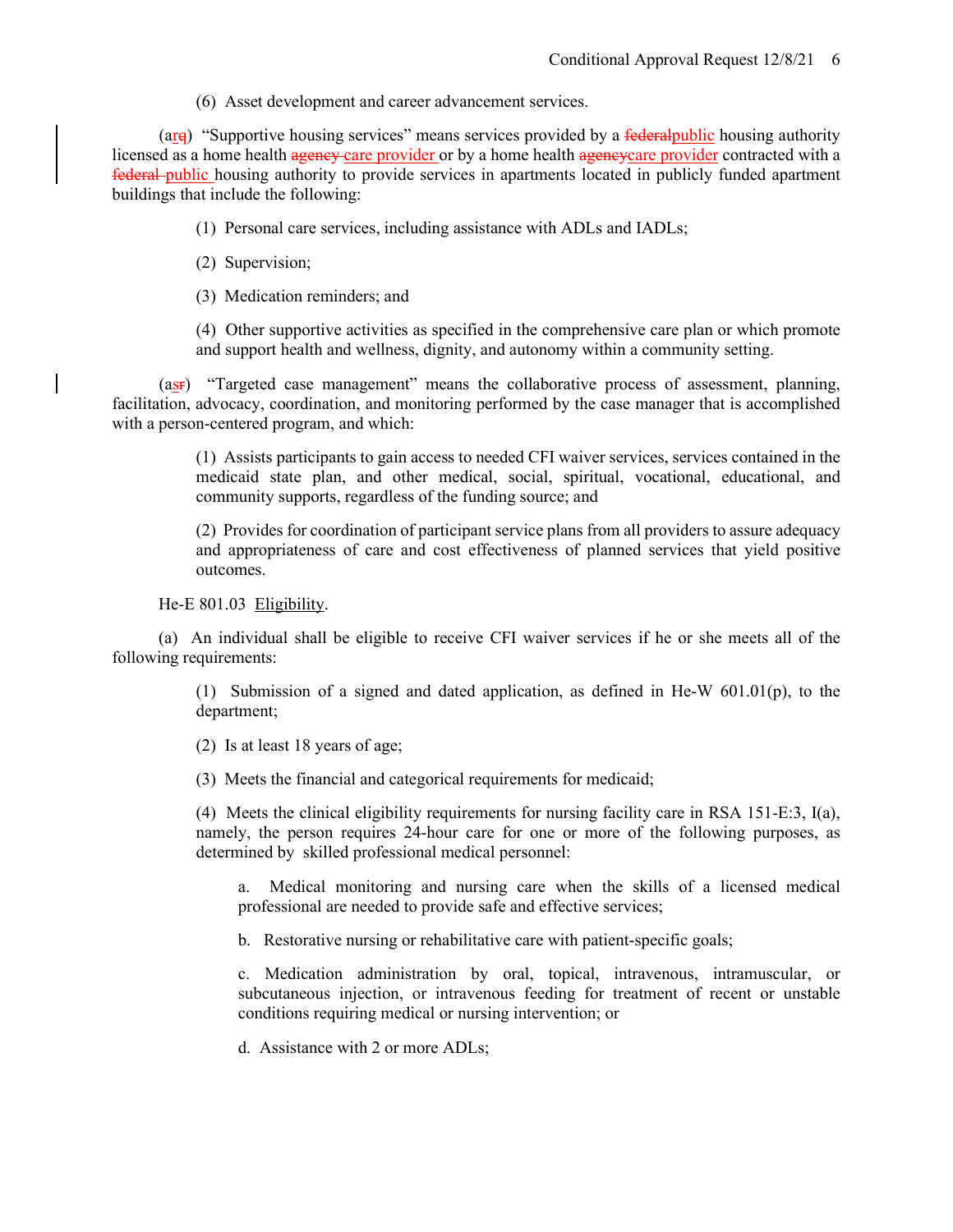(5) Requires the provision of at least one of the CFI waiver services pursuant to He-E 801.12, as documented in the identified needs list, and receives at least one of the CFI waiver services monthly; and

(6) Has chosen, or whose legal representative has chosen, by signing the application in (1) above, CFI waiver services as an alternative to institutional care.

(b) Pursuant to 42 CFR 441.301 (b)(1)(iii) and (b)(6), eligibility shall be restricted to individuals who meet the target population criteria approved by the centers for medicare and medicaid services (CMS) for the CFI waiver program and who, without the CFI waiver services, would require the level of care provided in a nursing facility as described in He-E 802.

(c) While receiving care as a resident in a nursing facility, an individual shall not be eligible for coverage of CFI waiver services listed in He-E 801.12 except for targeted case management in accordance with RSA 151-E:17.

(d) An individual shall not be considered to be a resident of a nursing facility in (c) above if he or she is a CFI participant who is admitted to a nursing facility on a temporary basis for treatment or care for an acute episode.

(e) For those CFI participants who are receiving short-term inpatient care in a hospital or nursing facility, the following shall apply:

> (1) Services described in He-E 801.12(d) shall not be provided while the participant is in the facility, except for services that have been prior authorized for the purpose of enabling the participant to transition back to his or her community; and

> (2) The participant's clinical eligibility shall be maintained until such time that an eligibility redetermination is conducted in accordance with He-E 801.07 and the participant is determined ineligible.

He-E 801.04 Initial Clinical Eligibility Determination.

- (a) The department shall make the clinical eligibility determination of the applicant as follows:
	- (1) Skilled professional medical personnel shall:
		- a. Conduct an on-site, face-to-face visit with the applicant;
		- b. Perform a clinical assessment of the applicant; and
		- c. Develop the identified needs list with the applicant;
	- (2) The applicant shall sign the following:

a. A consent for participation in the CFI waiver program, including whether or not he or she has a preference of a case management agency;

- b. An authorization for release of information; and
- c. An authorization for release of protected health information;

(3) Pursuant to RSA 151-E:3, IV, if the department is unable to determine an applicant's clinically eligible based on the assessment in (a) above, the department shall send notice to the applicant and the applicant's licensed practitioner(s), as applicable, requesting additional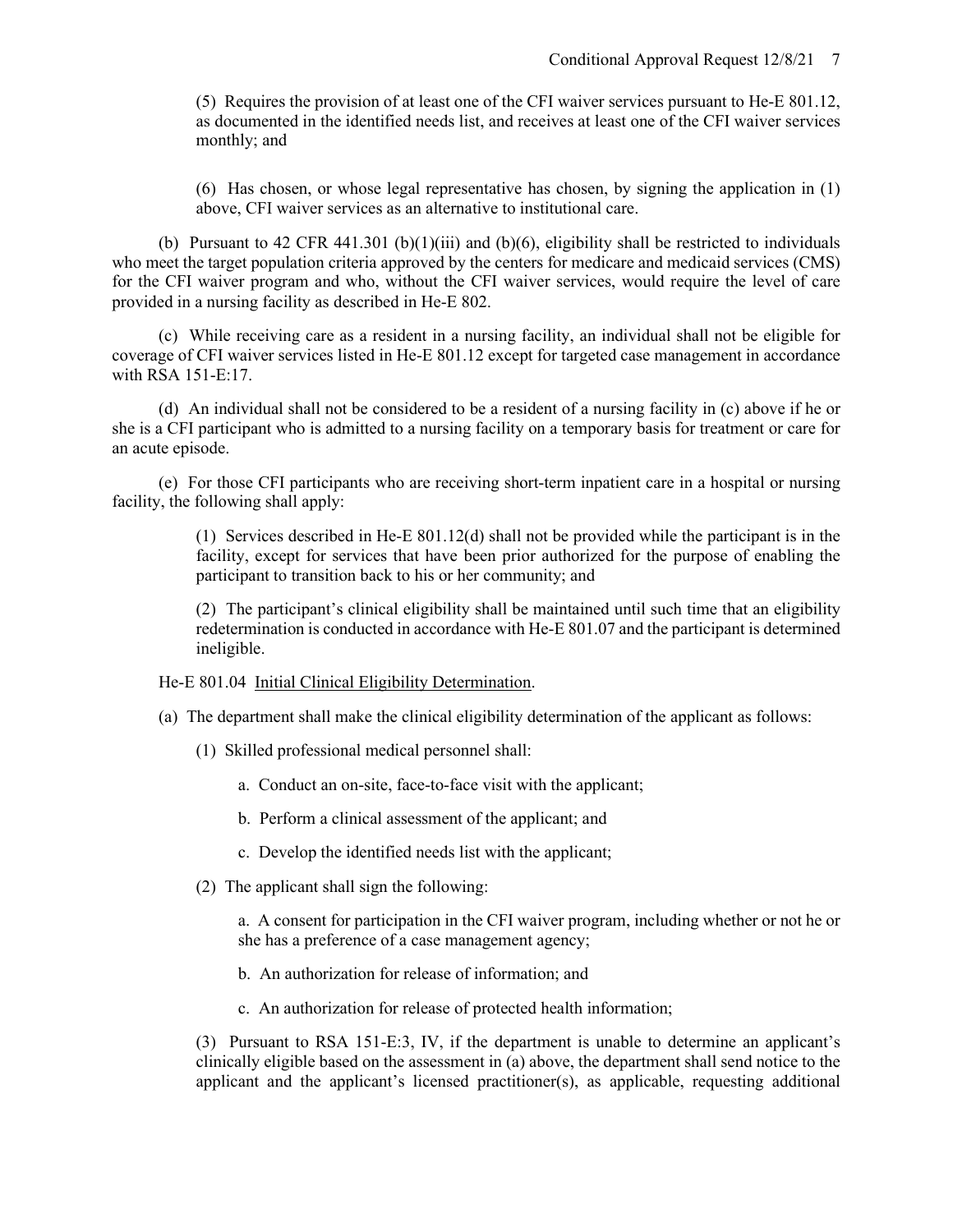medical information within 30 calendar days of the notice and stating that the failure to submit the requested information will impede processing of the application and delay service delivery;

(4) Within the 30-day period in (3) above, if the requested information is not received within 20 calendar days, the department shall send a second notice to the applicable licensed practitioner(s), with a copy to the applicant, as a reminder to provide the requested information by the original deadline;

(5) Upon request from the treating licensed practitioner or applicant within the 30-day period in (3) above, the department shall extend the deadline in (3) above for a maximum of 30 days if the practitioner or applicant states that he or she has documentation that supports eligibility and will provide it within that time period; and

(6) If the information required by (3) above is not received by the date specified in the notice, or as extended by the department in accordance with (5) above, the applicant shall be determined to be clinically ineligible.

(b) The applicant shall be determined eligible for the CFI waiver program if it is determined that the applicant meets the financial eligibility requirements described in He-W 600 and He-W 800, the clinical eligibility requirements of He-E 801.03(a)(4), and the other eligibility requirements pursuant to He-E 801.03.

(c) Upon a determination of eligibility, the applicant or his or her legal representative shall be sent an approval notice, including:

> (1) The name and contact information of the case management agency chosen by the applicant or assigned to the applicant by the department, if available at the time of the notice; and

(2) The eligibility start date.

(d) Upon a determination of ineligibility, because the applicant does not meet the eligibility requirements of He-E 801.03 or because required information is not received pursuant to (a)(6) above, the applicant or his or her legal representative shall be sent a notice of denial, including:

(1) A statement regarding the reason and legal basis for the denial;

(2) Information concerning the applicant's right of appeal pursuant to He-C 200, including the requirement that the applicant has 30 calendar days from the date of the notice of denial to file such an appeal;

(3) An explanation that an applicant who is denied services and who chooses to appeal this denial pursuant to He-C 200 shall not be entitled to medicaid payments for CFI waiver services pending the appeal hearing decision; and

(4) The medical credentials of the skilled professional medical personnel making the determination of ineligibility.

He-E 801.05 Development of the Comprehensive Care Plan.

(a) The case manager assigned to the participant shall develop and maintain a comprehensive care plan through a person-centered planning process in accordance with He-E 805.

(b) The participant shall review the identified needs section of the comprehensive assessment, indicating his or her agreement or disagreement with the identified needs.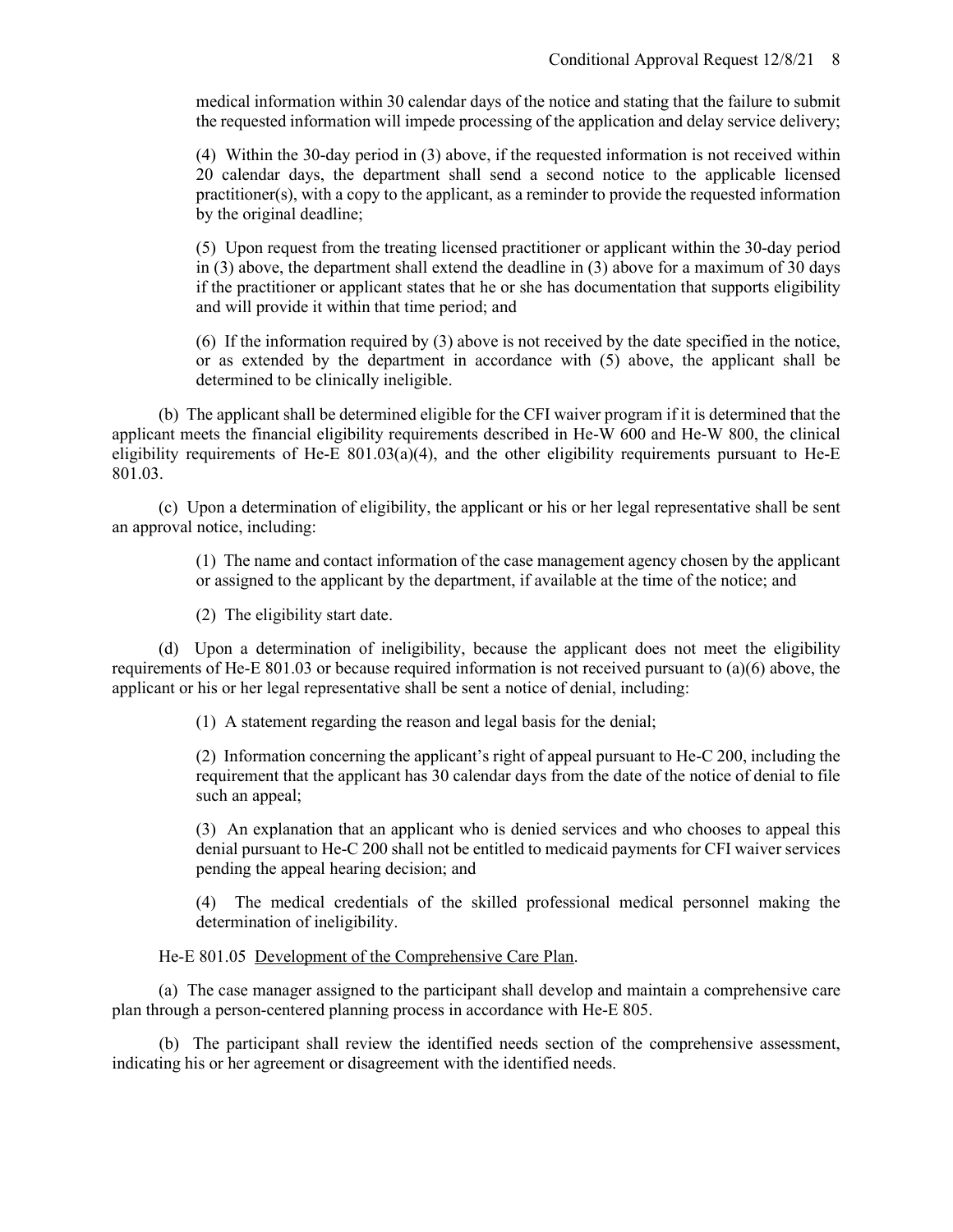(c) The case manager shall request authorization from the department for coverage of the CFI waiver services contained in the comprehensive care plan, including the specific service providers selected by the participant.

(d) The department shall, within 5 business days of the request for service authorization, request additional information from the case manager, including the comprehensive care plan or the section of the comprehensive care plan as needed to support the authorization.

(e) The case manager shall provide the department with the information requested in (d) above within 5 business days of the request...

He-E 801.06 Service Authorization.

(a) Upon review of the information provided in He-E 801.05(c) and within 6 business days, the department shall authorize services that meet the needs identified in the clinical assessment in He-E 801.04(a) and other later established needs.

(b) Service authorizations shall include specific types, units, and frequencies of the needed services.

(c) Service authorizations shall be issued to specific service providers identified by the participant and his or her case manager as a result of person-centered planning.

(d) When the service authorization does not include all the services requested, the participant shall be sent a notice, to include:

(1) The requested service;

(2) The authorized service;

(3) A statement regarding the reason and legal basis for the denial;

(4) Information regarding the participant's option to request reconsideration pursuant to (e) below; and

(5) Information concerning the participant's right of appeal pursuant to He-C 200, including the requirement that the participant has 30 calendar days from the date of the notice authorizing services to file such an appeal.

(e) A participant who disagrees with a denial of a service authorization may request a reconsideration of the service authorization, as follows:

> (1) The participant, or his or her representative, shall submit a written request to the department within 30 days of the service authorization; and

> (2) The written request shall include an explanation of the reason why a specific service authorization should be changed, including any supporting documentation.

(f) The department shall review the request in (e) above and provide a written notice to the participant, or his or her representative, of its decision based on the criteria for applicable service authorization to maintain or change the original service authorization, including the reason therefor.

(g) Requesting a service authorization reconsideration shall not:

(1) Preclude in any way a participant's right to appeal a disputed service authorization in accordance with He-C 200;

(2) Change the timeframes established for filing an appeal; and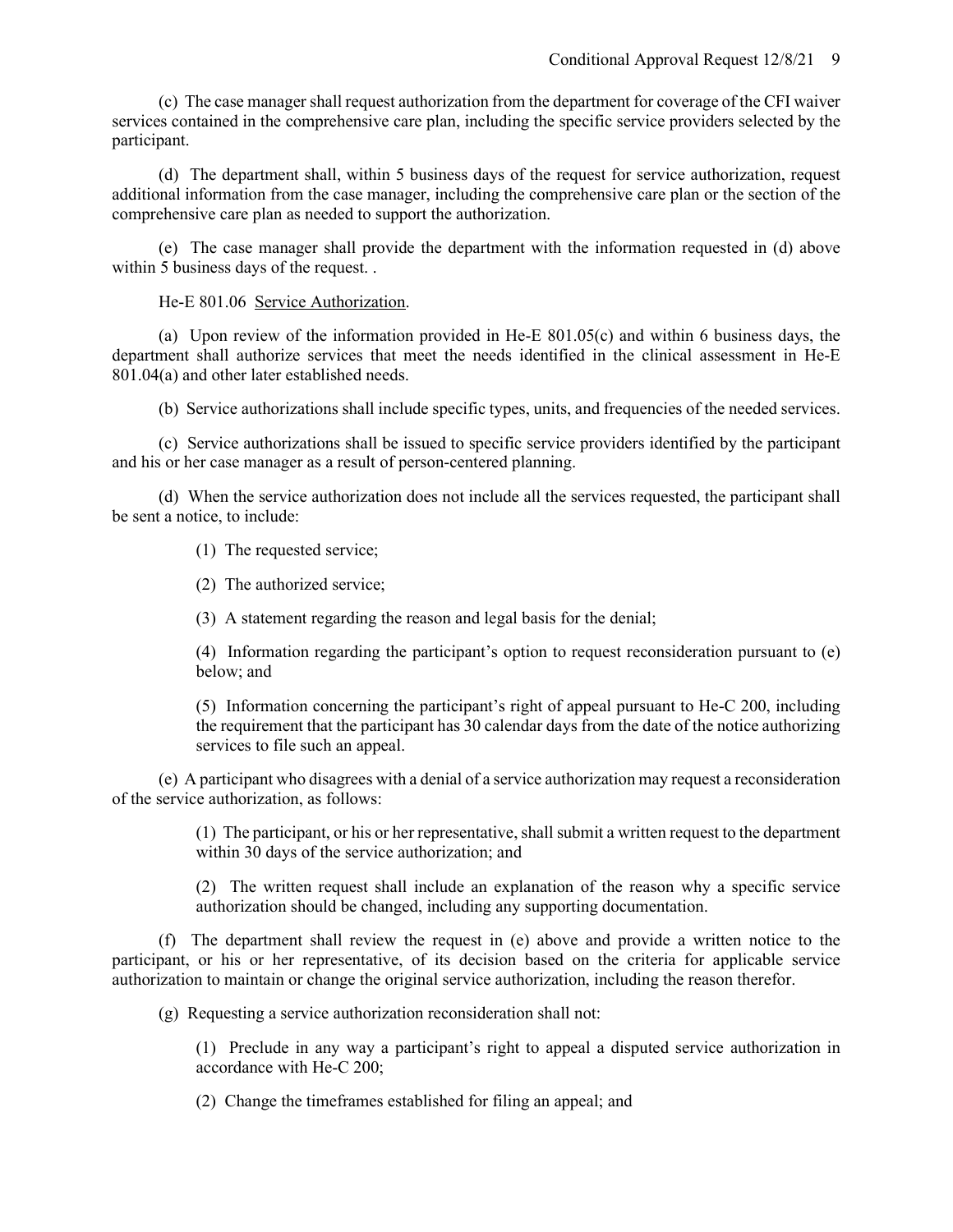(3) Affect the amount or type of services authorized.

He-E 801.07 Redetermination of Eligibility and Service Authorization.

(a) The eligibility of each participant, as determined in accordance with He-E 801.04, shall be subject to redetermination at least annually.

(b) The redetermination shall be conducted in accordance with He-E 801.04, except that  $(e)(2)c.2$ . below shall apply.

(c) The annual redetermination required in (a) above shall not preclude earlier redetermination or reevaluation and subsequent changes to the identified needs list or service authorizations.

(d) Upon a redetermination of eligibility, the department shall review and update, as necessary, the service authorization(s).

(e) If a participant is determined ineligible, or if services are no longer requested by the participant or considered necessary by the department pursuant to He-E 801.03(a) above, the department shall either terminate the participant's CFI eligibility or reduce the services previously authorized as follows:

> (1) Payment for services shall be terminated 30 calendar days from the date of the notice described in (2) below, unless an appeal has been filed within 15 calendar days of the date of the notice; and

> (2) A written notice of eligibility termination or the reduction or termination of the services previously authorized, as applicable, shall be sent to the participant, or his or her legal representative, and the participant's case manager, including:

a. The reason and legal basis for the termination or reduction;

b. The date that service coverage shall be terminated or reduced, absent the filing of an appeal; and

c. Information concerning the participant's right to appeal pursuant to He-C 200, as follows:

1. The participant shall have 30 calendar days to file an appeal, otherwise the department's decision shall be final; and

2. If the participant files an appeal within 15 calendar days of the date of the notice of service coverage termination or reduction, continued payments for CFI waiver services shall be authorized until 30 calendar days after a hearing decision has been made.

He-E 801.08 Request for Clinical Redetermination After Clinical Denial. An applicant or participant may reapply at any time following a denial or termination of services, and eligibility shall be determined in accordance with He-E 801.03 and He-E 801.04.

He-E 801.09 Cost Control Methodology.

(a) The total cost of a participant's or applicant's home-based services shall include the costs of all LTSS services provided under the CFI waiver program.

(b) Costs associated with services rendered for acute care needs, EAS, and community transitions shall not be included in the calculation in (a) above.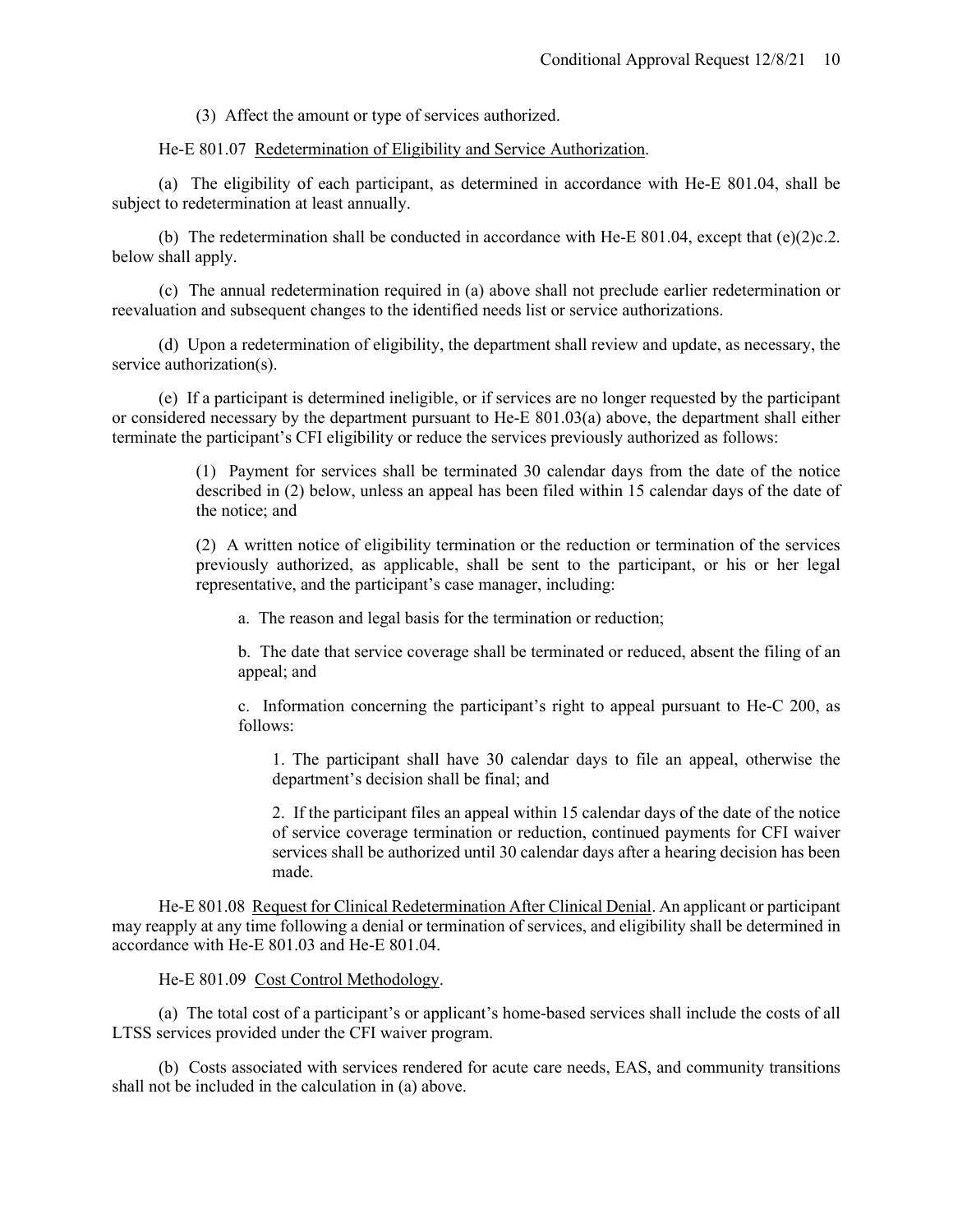(c) The average annual cost for the provision of services to a person in a nursing facility shall be calculated by adding:

> (1) The basic medicaid cost, determined by dividing the total annual medicaid cost stated in the nursing facility budget line by the number of paid medicaid bed days for that budget year; and

> (2) The average aggregate payment made under the medicaid quality incentive program, through the nursing facility trust fund as described in RSA 151-E:14 and 151-E:15, divided by the number of paid medicaid bed days.

He-E 801.10 Post-Eligibility Computation of Cost of Care for CFI Waiver Services.

(a) Except for participants who reside in residential care facilities, the amount of income that an participant is liable to contribute toward the cost of his or her CFI waiver services shall be computed as follows:

> (1) The amount of the participant's gross earned income as defined in He-W 601.04(o) shall be determined;

> (2) The employment expense disregard, as specified in He-W 654.18 for old age assistance (OAA) or aid to the needy blind (ANB) recipients or the earned income disregard, as specified in He-W 854.18 for aid to the permanently and totally disabled (APTD) recipients, shall be subtracted from the participant's gross earned income to obtain the participant's net earned income;

> (3) The total amount of the participant's unearned income, as defined in He-W 601.08(k), shall be added to the net earned income to determine the participant's net income;

> (4) The allowable deductions, as defined in He-W 854.20 and He-W 654.21, shall be subtracted from the participant's net income;

> (5) For the maintenance needs of the participant, 300% of the maximum supplemental security income (SSI) benefit for an eligible participant as determined in accordance with 20 CFR 416.410, adjusted by cost of living increases pursuant to 20 CFR 416.405 shall be subtracted from the amount in (4) above;

> (6) The cost of the following medical expenses incurred by the participant that are not subject to third-party payment shall be subtracted from the amount in (5) above:

a. Health insurance premiums, including Medicare Part A, Part B, Part C, and Part D, coinsurance payments, and deductibles;

b. Necessary and remedial care that would be covered by medical assistance except that allowable payment limits have been exceeded;

c. Necessary and remedial care that is recognized by state law, but not covered by medical assistance; and

d. Currently obligated, unpaid prior medical debt;

(7) The amount of any continuing SSI benefits, under section 1611 (e) (1) (E) and (G) of the Social Security Act, shall be subtracted from the amount in (6) above;

(8) The veterans affairs aid and attendance allowance shall be added to the amount in (6) or (7) above as required by  $42$  CFR  $435.733$  (c); and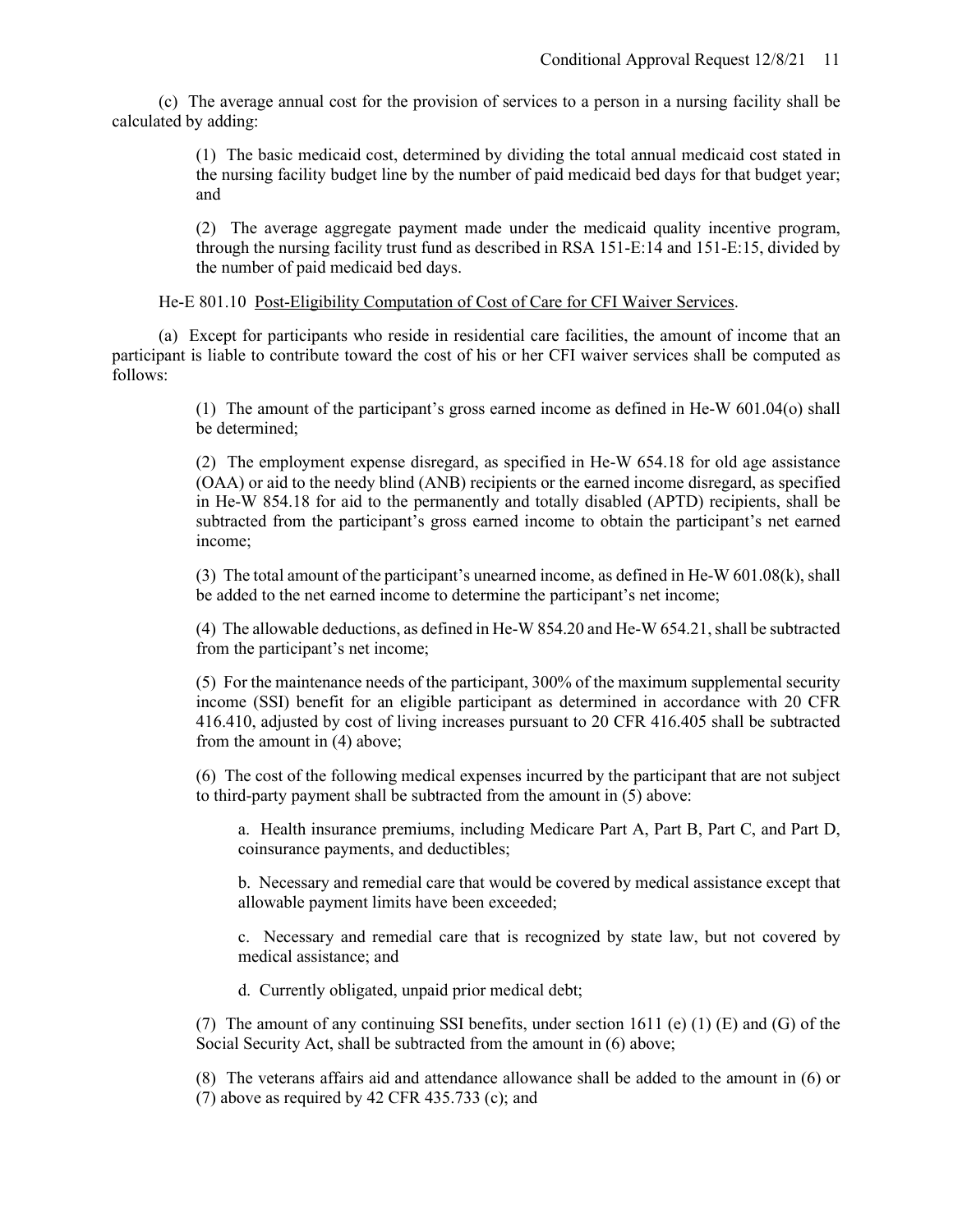(9) The result in (8) above shall be the amount of income for which the individual is liable to remit as payment toward the cost of his or her CFI waiver services.

(b) For participants who reside in residential care facilities, the amount of income that the participant is liable to contribute toward the cost of his or her CFI waiver services shall be computed as follows:

> (1) The amount of the participant's gross earned income as defined in He-W 601.04(o) shall be determined;

> (2) The employment expense disregard, as specified in He-W 854.18 for OAA or ANB recipients or the earned income disregard, as specified in He-W 854.15 for APTD recipients, shall be subtracted from the participant's gross earned income to obtain the participant's net earned income;

> (3) The total amount of the participant's unearned income, as defined in He-W  $601.08(k)$ , shall be added to the net earned income to determine the participant's net income;

> (4) The allowable deductions, as defined in He-W 854.20 and He-W 654.21, shall be subtracted from the participant's net income;

> (5) The personal needs allowance as defined in He-W 854.17(b) shall be subtracted from the amount in (4) above;

> (6) The cost of the following medical expenses incurred by the participant that are not subject to third-party payment shall be subtracted from the amount in (5) above:

a. Health insurance premiums, including Medicare Part A, Part B, Part C, and Part D, coinsurance payments, and deductibles;

b. Necessary and remedial care that would be covered by medical assistance except that allowable payment limits have been exceeded;

c. Necessary and remedial care that is recognized by state law, but not covered by medical assistance; and

d. Currently obligated, unpaid prior medical debt;

(7) The amount of any continuing SSI benefits, under section 1611 (e) (1) (E) and (G) of the Social Security Act, shall be subtracted from the amount in (6) above;

(8) The veterans affairs aid and attendance allowance shall be added to the amount in (6) or (7) above as required by  $42$  CFR  $435.733$  (c); and

(9) The result in (8) above shall be the amount of income for which the participant is liable to remit as payment toward the cost of his or her CFI waiver services.

He-E 801.11 Covered Services and Requirements of Service Provision.

(a) CFI waiver services shall be covered for eligible participants when the services:

(1) Are provided as specified in the participant's comprehensive care plan;

(2) Are provided in accordance with the service descriptions in He-E 801.14 through He-E 801.33; and

(3) Are authorized by the department in accordance with He-E 801.06.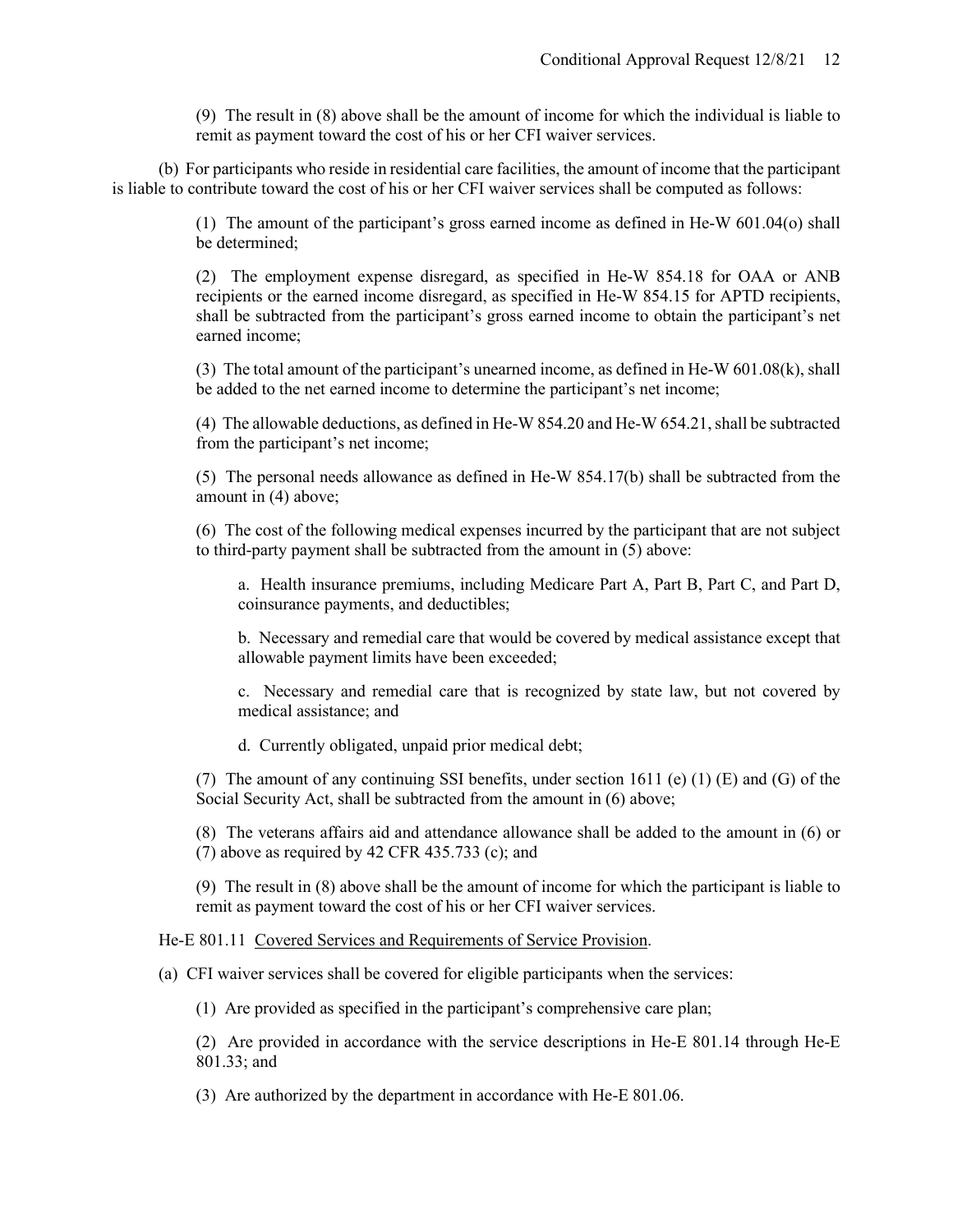(b) CFI waiver services shall be provided in accordance with the setting standards of 42 CFR 441.301(c)(4).

(c) A participant shall have the right to receive independent targeted case management services in accordance with He-E 805 while residing in a nursing facility, hospital, or rehabilitation hospital.

- (d) CFI waiver services shall include one or more of the following services as described in this part:
	- (1) Adult family care services;
	- (2) In-home care services;
	- (3) Adult day services;
	- (4) EAS;
	- (5) Home-delivered meals services;
	- (6) Home health aide services;
	- (7) Homemaker services;
	- (8) Non-medical transportation services;
	- (9) Personal care services;
	- (10) Personal emergency response system services;
	- (11) Residential care facility service;
	- (12) Respite services;
	- (13) Skilled nursing services;
	- (14) Specialized medical equipment services;
	- (15) Supportive housing services;
	- (16) Community transition services;
	- (17) Financial management services;
	- (18) Participant directed and managed services;
	- (19) Supported employment services; and
	- (20) Targeted case management services pursuant to He-E 805.

He-E 801.12 Non-Covered Services.

(a) No service or item shall be covered though the CFI waiver program if the service or item:

(1) Is covered through the medicaid state plan, and the participant is eligible for that coverage;

(2) Is covered through Medicare or any other insurance, and the participant is eligible for that service;

(3) Is provided as a component of any other covered service;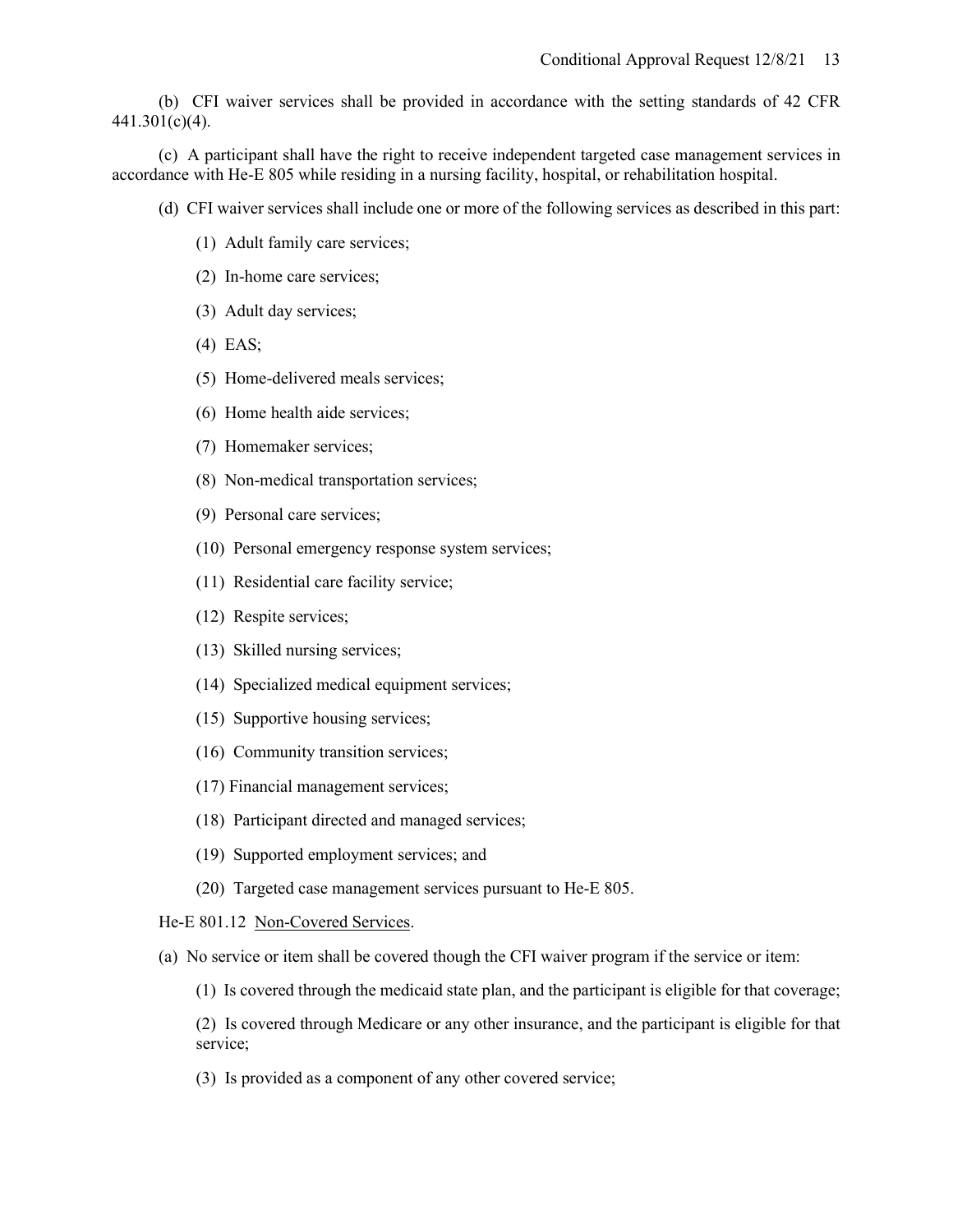(4) Duplicates another service being provided to the participant;

(5) Addresses needs being met by another paid or unpaid service;

(6) Is provided by a legally responsible relative;

(7) Is primarily for the purpose of recreation;

(8) Cannot be provided in accordance with the setting requirements of 42 CFR 441.301(c)(4); or

(9) The requested service would result in the department's inability to obtain federal financial participation.

(b) With the exception of respite care provided in an intermediate care facility or residential care facility, payment for CFI waiver services shall exclude room and board.

He-E 801.13 Adult Family Care.

(a) Adult family care, as defined in He-E  $801.02(c)$ , care shall be covered:

(1) When provided at a private residence in the community that is either:

a. Certified in accordance with RSA 151 and He-P 813; or

b. Not required to be licensed pursuant to RSA 151:2, II(b); and

(2) When the services are organized and managed by an adult family care oversight agency, as defined in He-P  $813.03(z)$ , as authorized by the department.

(b) Adult family care shall include the services required by He-P 813.

He-E 801.14 In-Home Care Services.

(a) In-home care services, as defined in He-E  $801.02(yx)$ , shall be covered when provided by an agency licensed in accordance with RSA 151:2 and either He-P 809 or He-P 822, or RSA 161-I and He-P 601.

(b) Covered services shall include socialization and supervision.

(c) Based on needs identified in a participant's comprehensive care plan, additional Ccovered services may include:

(1) Laundering the participant's personal clothing items, towels, and bedding;

(2) Light cleaning limited to the participant's bedroom, bathroom, common living spaces, and mobility and medical devices;

(3) Preparing non-communal meals and snacks, unless for multiple CFI participants, including cleaning the food preparation area after the food is served;

(4) Maintaining a safe environment in areas of the home used by the participant;

(5) Rearranging light-weight furniture to assure the participant can safely ambulate to reach food, water, medicine, and other essential items; and

(6) Grocery shopping and other errands for the CFI participant.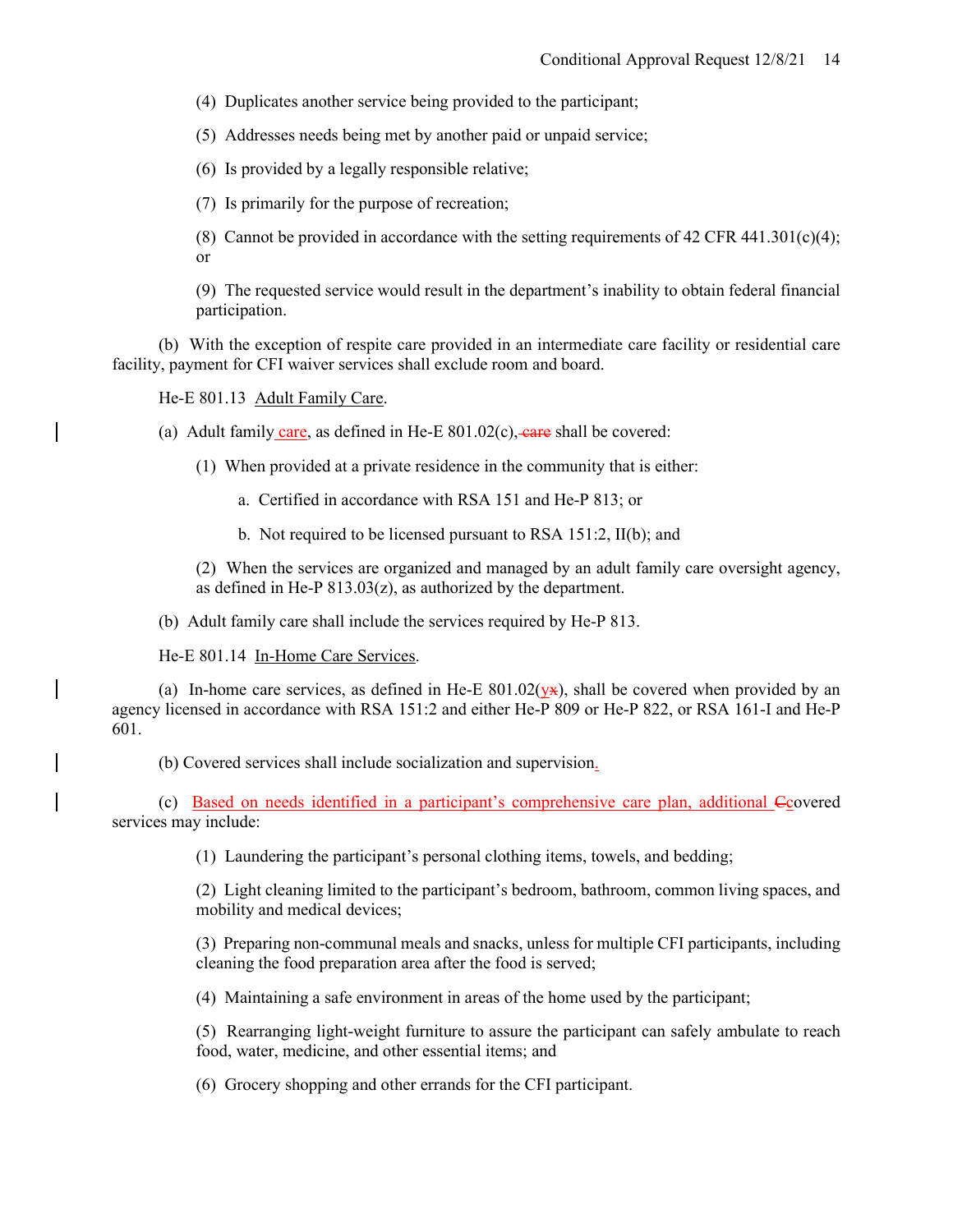(d) In-home care shall not be covered when provided to a participant receiving residential care facility services.

He-E 801.15 Adult Day Services.

(a) Adult day services, as defined in He-E 801.02(b) shall be covered when provided by an adult day program licensed in accordance with RSA 151:2 and He-P 818.

(b) Covered adult day services shall include the following services, based on the participant's needs in the provider care plan:

- (1) Supervision;
- (2) Personal care services;

(3) Monitoring of the participant's condition and counseling, as appropriate, on diet, hygiene, or other related matters;

(4) Referrals, as appropriate, to other services and resources that could assist the participant, including any necessary follow-up; and

- (5) The following He-P 818 services:
	- a. Health and safety services;
	- b. Dietary services;
	- c. Nursing services;
	- d. Social services;
	- e. Rehabilitative services; and
	- e. Recreational activities.
- (c) Adult day services shall not be a covered service under this part when:
	- (1) Provided to a participant receiving residential care facility services; or
	- (2) Provided to a participant receiving adult family care services.

(d) Adult day service providers shall comply with the provider and documentation requirements specified in He-E 803 and He-P 818, in addition to the requirements in He-E 801.33.

He-E 801.16 Community Transition Services.

(a) Community transition services, as defined in He-E 801.02(m), shall be covered only to the extent that they are reasonable and necessary as determined through the comprehensive care plan development process, and meet the following:

(1) The need for the community transition service is clearly identified in the comprehensive care plan;

- (2) The participant is unable to meet the expenses of community transition services; and
- (3) The community transition services cannot be obtained from other sources.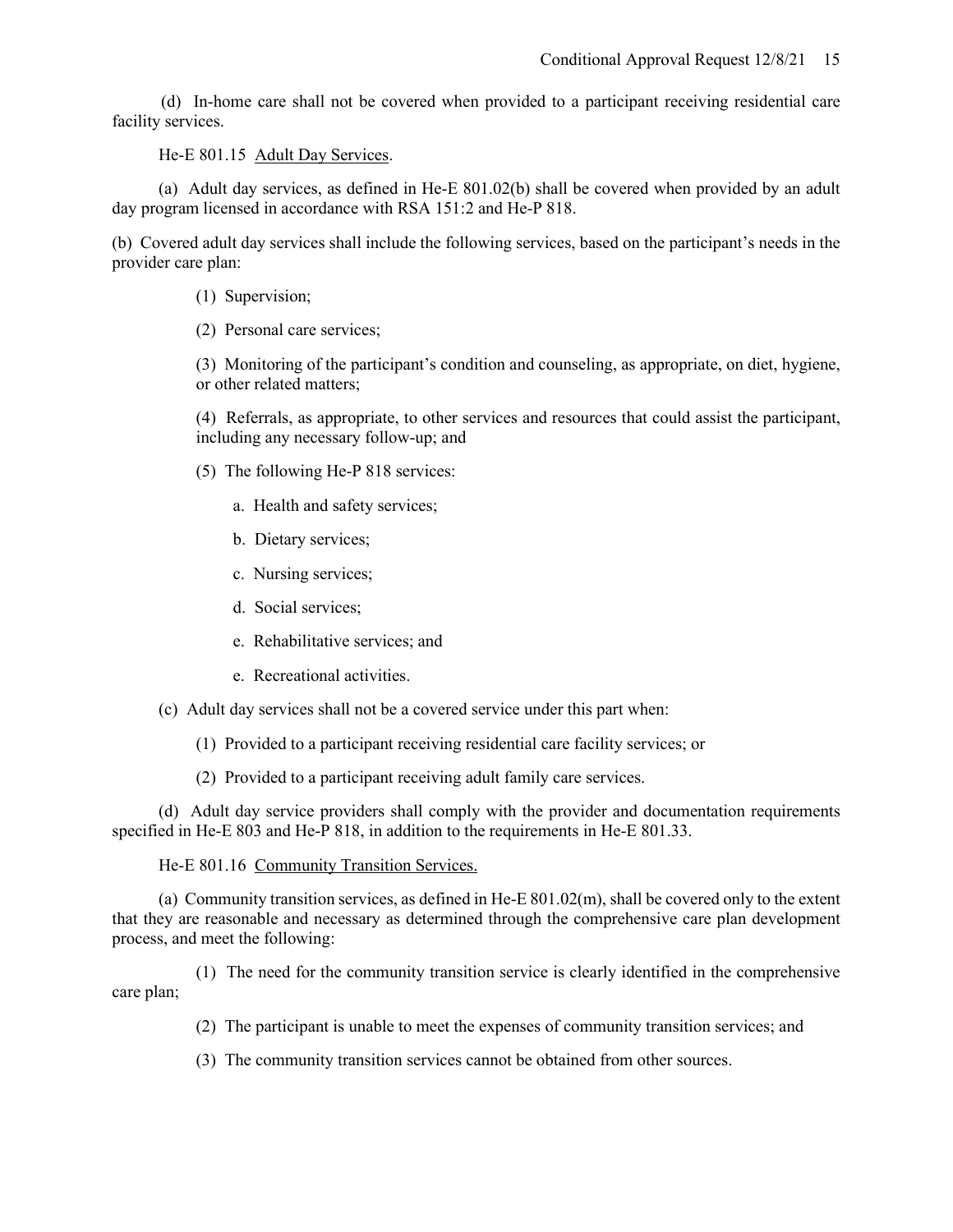(b) The maximum limit for community transition services for a participant shall be \$1,500 per transition.

(c) Community transition services shall be one-time services per transition and represent one-time costs as described in this part.

(d) The following shall be coverable expenses under community transition services, subject to the service limit in (c) above:

(1) A security deposit required to obtain a lease on an apartment or house;

(2) Set-up fees or deposits for utility or service access, including telephone, electricity, heat, and water;

(3) Items required to occupy and use a community domicile, such as essential household furnishings, window coverings, household appliances needed for basic food preparation, and bed and bath linens; and

(4) Services necessary for the participant's health and safety, such as pest eradication, and onetime cleaning done prior to occupancy.

(e) Community transition services shall not include monthly rent or mortgage payments, food, monthly utility expenses, or costs for household appliances or items that are intended for entertainment, recreational or diversional purposes or use.

He-E 801.17 Environmental Accessibility Services.

(a) EAS, as defined in He-E  $801.02(\text{re})$  shall be a covered service when:

(1) A NH medicaid-enrolled licensed practitioner has determined the need for one or more of the services in (b) below;

(2) The participant's case manager has requested prior authorization for the service in accordance with (d) below;

(3) The department has provided the prior authorization for the service;

(4) The service is completed by an EAS provider who is enrolled with the department in accordance with (e) below; and

(5) When the services are prior authorized and do not exceed the limit specified in the HCBS-CFI waiver approved by CMS.

(b) The following EAS shall be covered:

(1) Installation of ramps;

(2) Installation of grab bars;

(3) Widening of doorways to accommodate the participant's wheelchair or other mobility access equipment;

(4) Electronic aids to daily living; and

(5) Other adaptations authorized by the department that are necessary for the health and safety of a participant that are not otherwise covered under the medicaid state plan.

(c) The following EAS shall not be covered: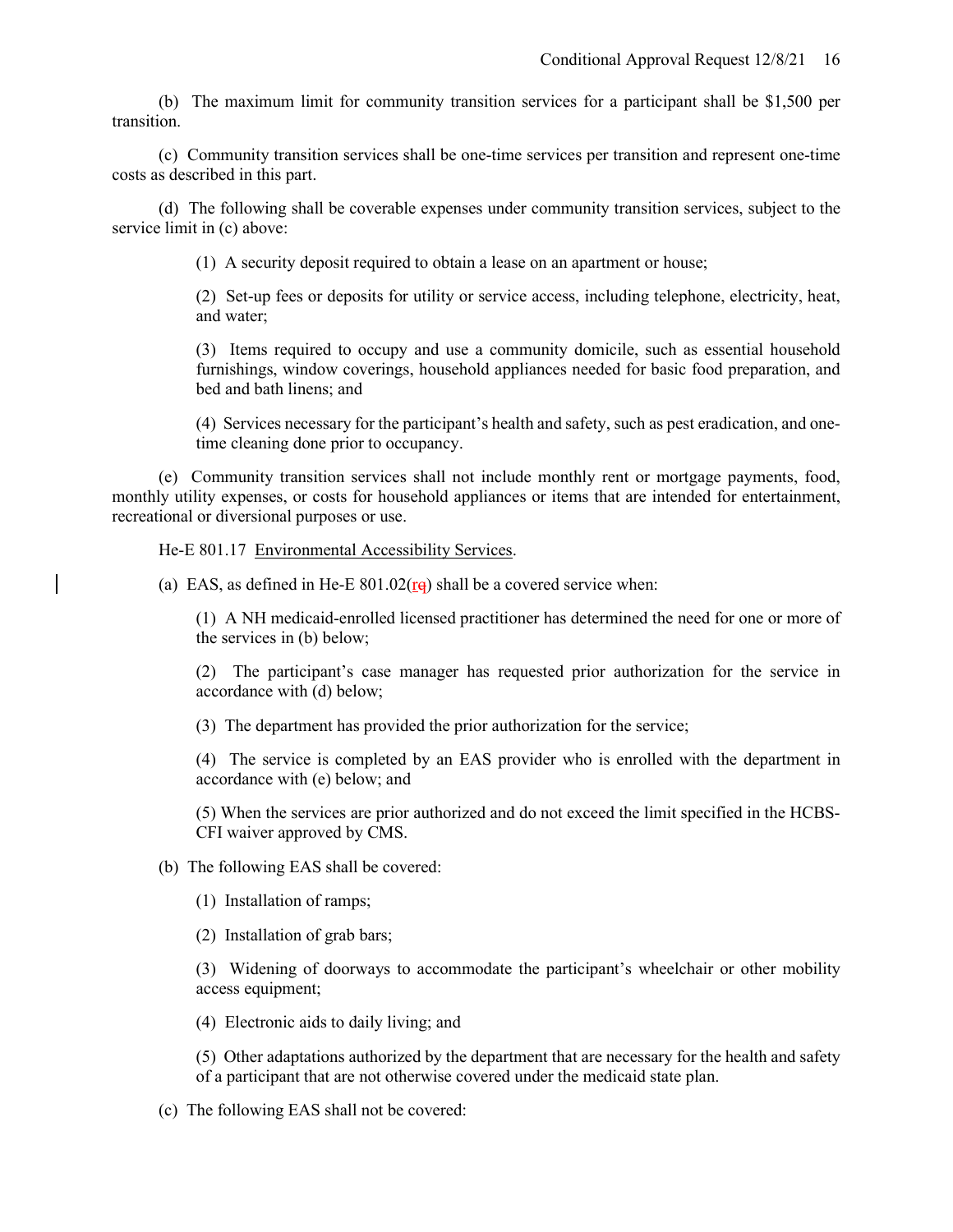(1) Improvements that are of general utility and do not have direct medical or remedial benefit to the participant;

(2) Adaptations which add to the square footage of the home except when necessary to complete an adaptation such as to improve the entrance or egress to the residence or to configure a bathroom to accommodate the participant's wheelchair;

(3) Purchase of a motor vehicle;

(4) Electrical or plumbing work that is beyond what is required to support the authorized adaptation;

(5) Electrical or plumbing work, unless the EAS provider states, in writing, that the proposed adaptation can be done within the current electrical or plumbing capacity of the home; and

(6) Adaptations to a residential care facility or other licensed facility, except for adaptations in an adult family care home when approved for a specific participant.

(d) The participant's case manager shall submit the following when requesting prior authorization for an EAS:

> (1) A completed Form 3715, "Choices for Independence Prior Authorization Request Form" (December 2021);

(2) A copy of the evaluation in  $(a)(1)$  above that describes:

- a. The medical or functional need for the adaptation;
- b. The description and measurements required for the adaptation; and

c. The proposed training plan for the participant and as applicable, the caregiver, to ensure safe use of the adaptation;

(3) Proposals from at least 2 EAS providers for proposals that have a total cost more than \$5,000, except that one proposal may be submitted with a written explanation of why only one proposal is available or appropriate or when a proposal indicates the total cost is \$5,000 or less, including the following, as applicable to the project:

- a. A list of supplies and materials;
- b. Blueprints or scaled drawings;
- c. The name(s) of any subcontractors that will be involved;
- d. Written confirmation of whether or not a state or local building permit is required;
- e. If electrical or plumbing work is required to support the adaptation, then:

1. A statement signed by the EAS provider stating that the requested adaptation can be done within the current electrical or plumbing capacity of the residence; and

2. A copy of the electrician or plumber's license;

f. A statement signed by the EAS provider affirming knowledge of all applicable building codes and permit requirements, affirming that the work will meet the requirements of RSA 155-A:2, and affirming that any subcontractors involved in the work are appropriately licensed; and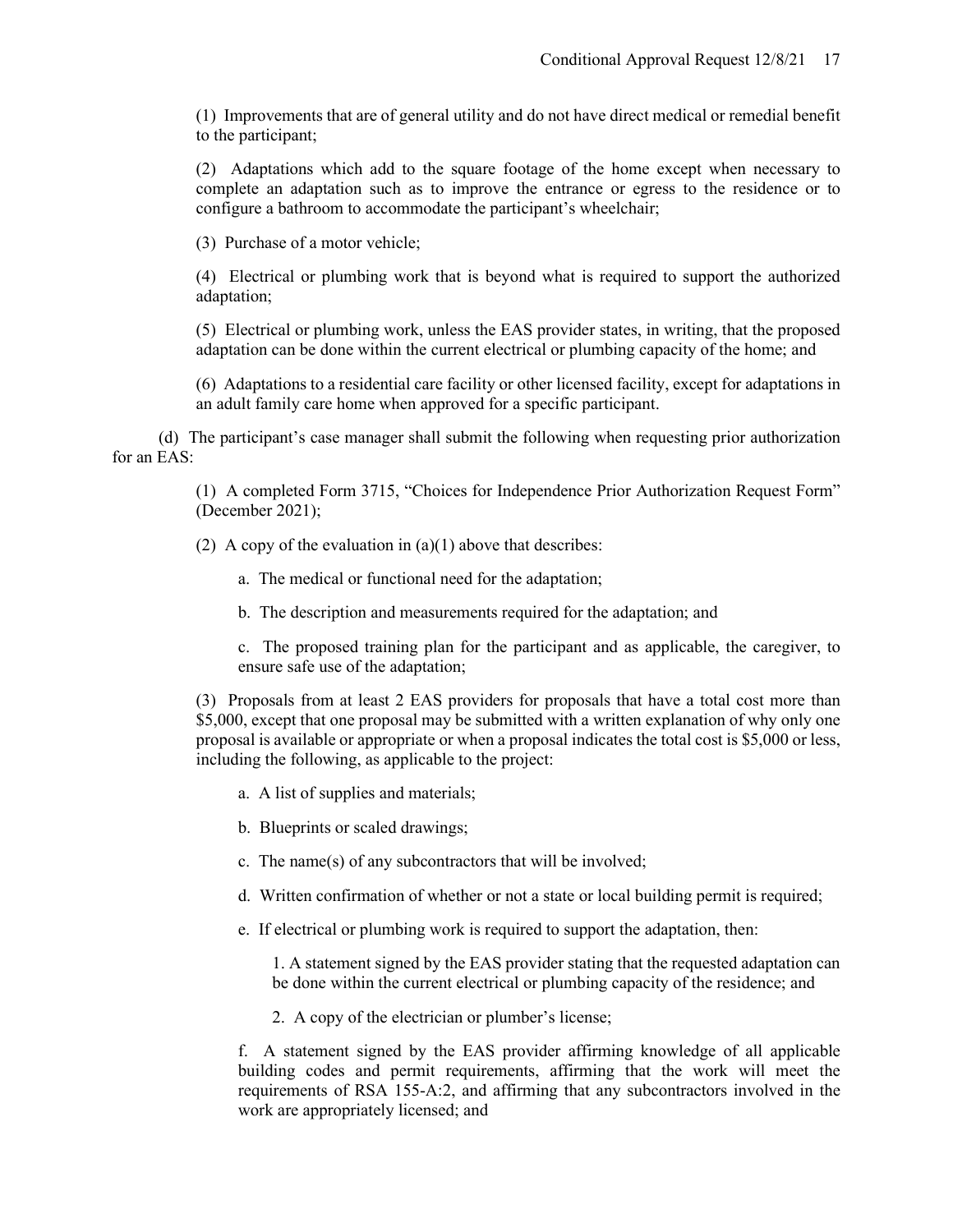g. An agreement signed by the EAS provider stating that reimbursement for the authorized service through the CFI waiver program shall be considered as payment in full;

(4) If a participant prefers one bid over the other(s), then an explanation of the preference shall be submitted to the case manager; and

(5) A notarized written statement from the property owner granting permission to complete the project if the participant is not the owner of the residence.

(e) In order to be enrolled to perform EAS, the EAS provider shall:

(1) Be licensed if the work to be completed requires licensure, such as plumbing or electrical work;

(2) Be registered with the NH secretary of state to do business in the state of NH;

(3) Be insured with general liability insurance for person and property for a minimum amount of \$50,000; and

(4) Have submitted documentation of (1)-(3) above to the department's fiscal agent.

(f) When there is a discrepancy between the recommended specifications pursuant to  $(a)(1)$  above, and the EAS provider's quote, the case manager shall not request an authorization for the service, and the department shall not authorize the service until the discrepancy is resolved to the recommended specifications.

(g) An initial authorization shall be made for the first 50% of the expense for the modification.

(h) Final authorization for payment for EAS shall not be made until the department receives the following:

> (1) A copy of any required state or local building permit(s) and written confirmation from the building inspector that the work was completed as allowed by the permit(s);

> (2) A signed statement from the participant, and if the participant is not the owner of the residence, the property owner, stating that the work has been completed according to the approved bid and plans to the satisfaction of the participant and, if applicable, the property owner;

(3) A signed confirmation from the case manager stating that the work was completed; and

(4) A signed confirmation from the participant that he or she was trained as described in the training plan to ensure safe use of the adaption.

(i) Payment for EAS shall not exceed the limit specified in the HCBS-CFI waiver approved by CMS.

(j) If, within 90 days of an EAS installation:

(1) There is a discrepancy between the EAS provider's quote and the delivered or installed materials for a participant, the EAS provider shall replace the equipment or modification;

(2) The replacement includes a restocking fee that the EAS provider will incur as a result of the needed modification or replacement, the EAS provider may provide a revised quote for the replacement at the same cost and add a restocking fee, and the case manager shall submit the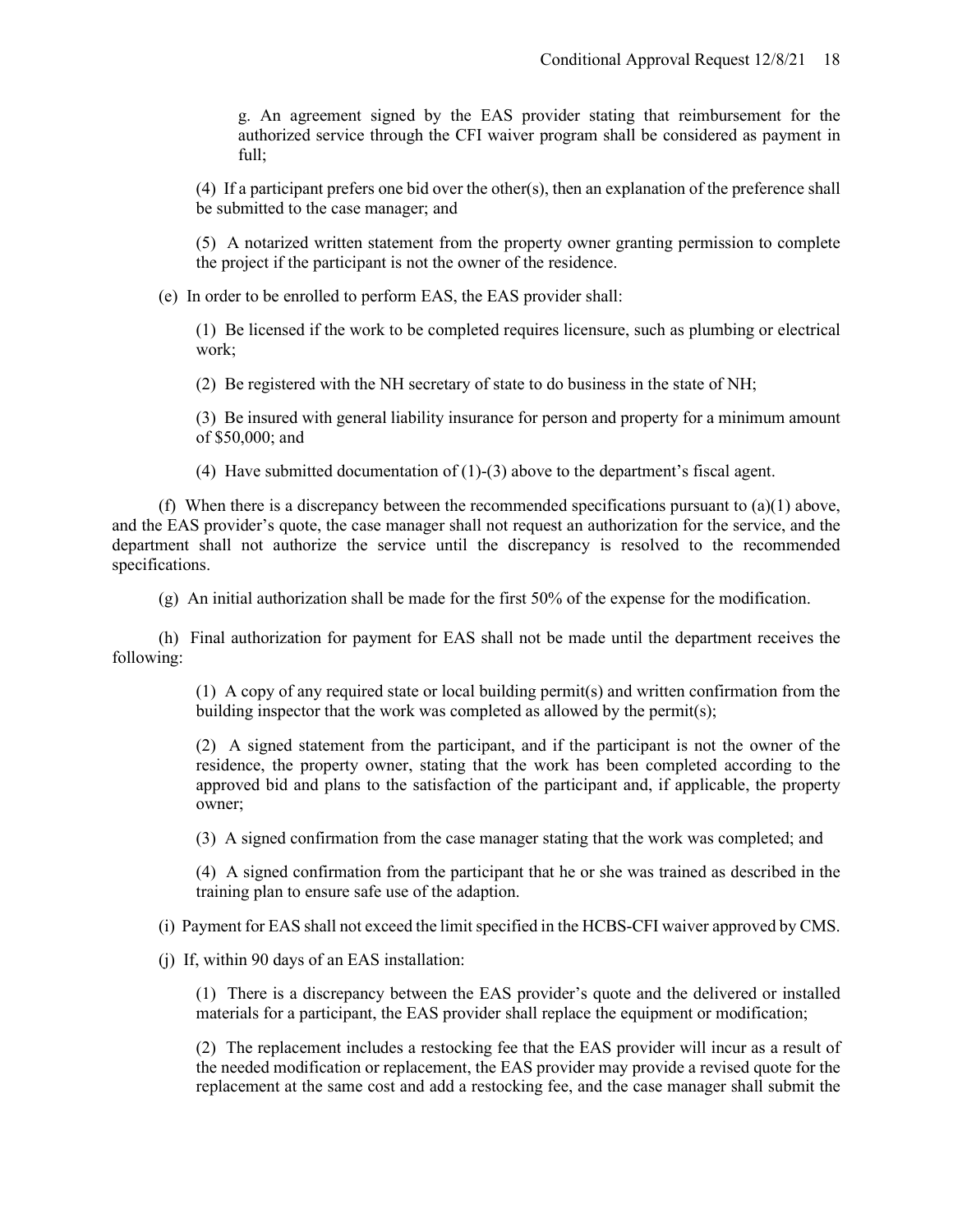revised quote that includes the restocking fee for authorization to the department. Any restocking fee shall beis limited to the actual restocking fee incurred by the EAS provider; and

(3) There is a need to modify the EAS because it did not meet the local or state codes or the EAS provider's quote, the repair, replacement, or modification shall be made at the EAS provider's expense.

He-E 801.18 Financial Management Services.

(a) FMS, as defined in He-E  $801.02$ (st) shall be provided in accordance with the budget developed by the participant with the case manager as part of the participant's comprehensive care plan.

(b) The FMS provider shall:

(1) Manage and direct the disbursement of funds in accordance with the PDMS budget and plan;

(2) Facilitate the employment of staff by the family or CFI participant;

(3) Provide orientation and skills training to the participant or the participant's legal representative who is to act as co-employer of direct support staff about responsibilities as coemployers for the direct support workers employed;

(4) Provide fiscal accounting to include:

a. Disbursements for goods and services approved in the comprehensive care plan and the balance of the participant's available funds; and

b. Ensuring separation of each participant's budget and expenses; and

(5) Provide employer functions, including but not limited to:

a. Hiring workers chosen by the participant;

b. Verifying worker citizenship status;

c. Ensuring completion of required background checks and obtaining a waiver if necessary pursuant to He-E 801.37;

d. Processing payroll and issuing payment to employees;

e. Withholding all federal, state, and local taxes and making tax payments to the applicable tax authorities; and

f. Documenting required training.

(c) FMS providers shall enroll with NH medicaid as FMS providers and have the capabilities to perform the required tasks in accordance with 26 USC 3504 and revenue procedure 70-6.

(d) The participant's budget shall include the following, based on the needs identified by the case manager in the comprehensive care plan:

(1) The specific PDMS components:

- (2) The frequency and duration of the required services; and
- (3) An itemized cost of the PDMS.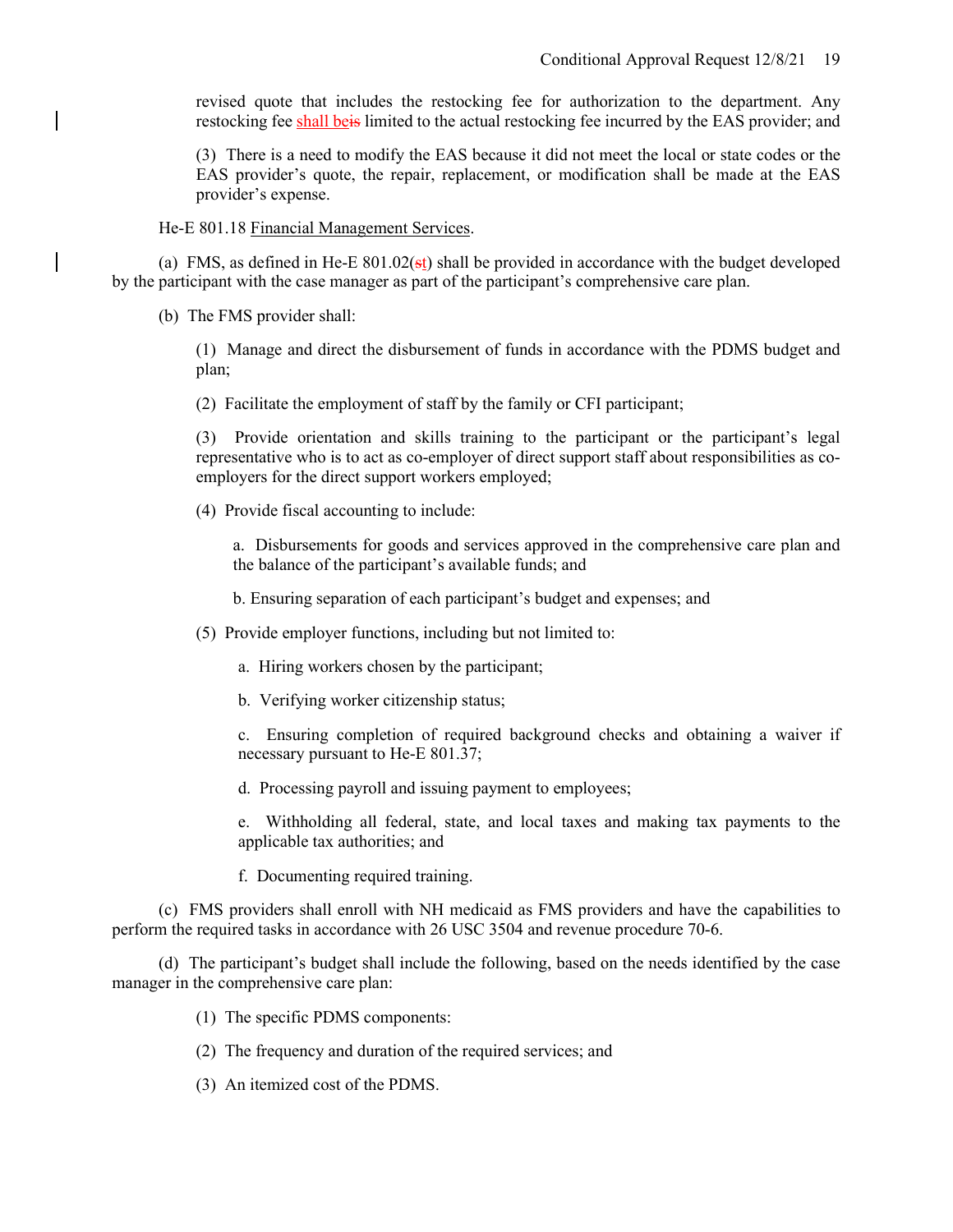(e) The FMS provider shall prepare a budget worksheet that details how the participant intends to spend the funds allocated in the participant's budget and the worksheet shall be reviewed monthly by the participant.

(f) Expenses that exceed the limits allowed under a participant's PDMS budget or that exceed service limits allowed for SME or EAS, or that are not allowed under this program as authorized by CMS, shall not be paid.

(g) All FMS providers shall:

(1) Provide services as described in this part;

(2) Maintain an account for the participant for the purposes of tracking expenditures from the participant's budget;

(3) Inform participants of procedures for payment requests for goods and services;

(4) Review and submit for payment to the department the items or services that the participant purchases based on his or her budget; and

(5) Provide the participant with a monthly statement to track expenditures and to ensure that the FMS provider is handling the participant's budget appropriately and accurately.

He-E 801.19 Home-Delivered Meals Services.

(a) Covered hHome-delivered meals, services, as defined in He-E  $801.02(\underline{v}\underline{u})$  and provided as a covered service, shall include:

(1) The delivery of nutritionally balanced meals to the participant's home; and

(2) Concurrent with meal delivery, monitoring of the participant's wellbeing, and the reporting of emergencies, crises, or potentially harmful situations shall be made to emergency personnel or the participant's case manager, as appropriate.

(b) All home-delivered meals shall:

(1) Include at least one-third of the dietary reference intakes r, established by the U. S. Department of Agriculture for dietary reference intakes as specified in the United States Department of Agriculture's, "Dietary Guidelines for Americans 2020-2025" (Ninth Edition), available as noted in Appendix A; and

(2) Meet the U.S. Department of Agriculture recommended Dietary Guidelines for Americans as specified in the United States Department of Agriculture's, "Dietary Guidelines for Americans 2020-2025" (Ninth Edition), $\frac{1}{2}$  incorporated in (1) above and available as noted in Appendix A.

(c) Providers of home-delivered meals services shall:

(1) Be enrolled and contracted with the department to provide home-delivered meal services to adults;

(2) Ensure that meals are prepared and delivered in compliance with the comprehensive care plan and with any applicable state, federal, or local requirements;

(3) Provide meals that accommodate diabetic or salt restricted diets, or both, as requested by the case manager;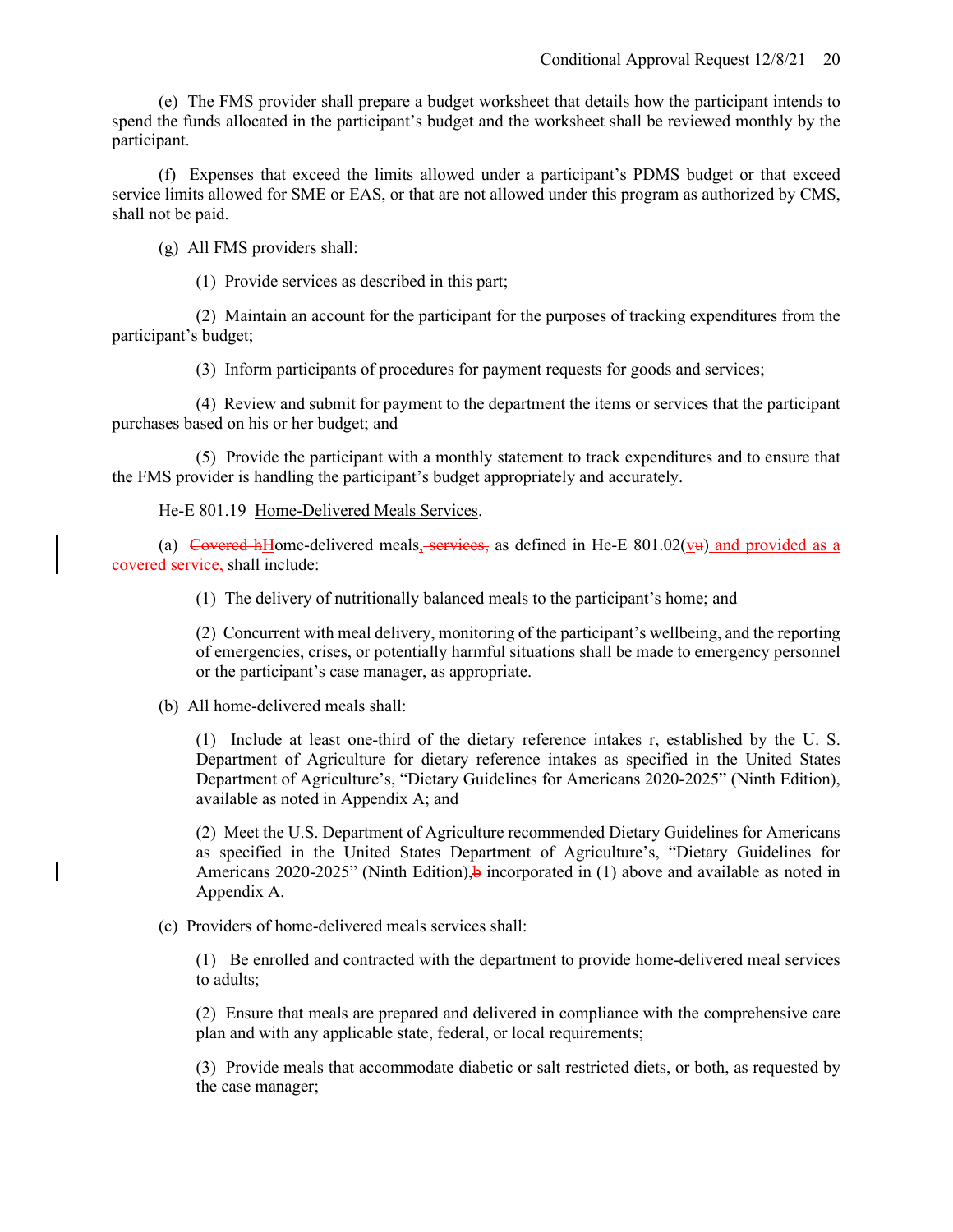(4) Provide visual verification that the participant is home and that there are no unusual circumstances that may cause someone to suspect harm or potential harm to the participant; and

(5) Report any observations of unusual circumstances to the designated agency supervisor or, in the case of an emergency, call emergency personnel.

(d) Home-delivered meals services shall not be a covered service when the meal is provided at an adult day program, residential care facility, or a congregate meal site.

He-E 801.20 Home Health Aide Services.

(a) Home health aide services, as defined in He-E 801.02( $\overrightarrow{w}$ ) shall be covered when provided by a licensed nursing assistant (LNA) licensed in accordance with RSA 326-B and Nur 700 and employed by a home health care agency licensed in accordance with RSA 151:2 and He-P 809.

(b) The following home health aide services shall be covered:

(1) Those services allowed within the LNA scope of practice, pursuant to Nur 700 that are not personal care services; and

(2) Personal care services, as described in He-E 801.25, when the participant's provider care plan contains documentation that his or her medical condition necessitates the performance of such tasks by an LNA and not an unlicensed provider.

(c) Home health aide services shall not be covered separately when provided at an adult day program or at a residential care facility.

He-E 801.21 Homemaker Services.

(a) Homemaker services, as defined in He-E  $801.02(\underline{x}w)$ , shall be covered when provided by employees of:

(1) Home health care providers licensed in accordance with RSA 151:2 and He-P 809;

(2) Home care service providers licensed in accordance with RSA 151:2 and He-P 822; or

(3) Other qualified agencies certified in accordance with RSA 161-I and He-P 601.

(b) Homemaker services shall be limited to the following non-hands-on general household services:

(1) Laundering the participant's personal clothing items, towels, and bedding;

(2) Light cleaning limited to the participant's bedroom, bathroom, and mobility and medical devices and common living spaces;

(3) When the participant lives alone, light cleaning of the kitchen and entry way areas, and common living spaces in order to maintain a safe environment;

(4) Errands for necessary tasks identified in the comprehensive care plan; and

(5) Preparation of non-communal meals and snacks, unless for multiple CFI participants, including cleaning the food preparation area after the food is served.

(c) Homemaker services shall not be covered as a separate service when provided at a residential care facility.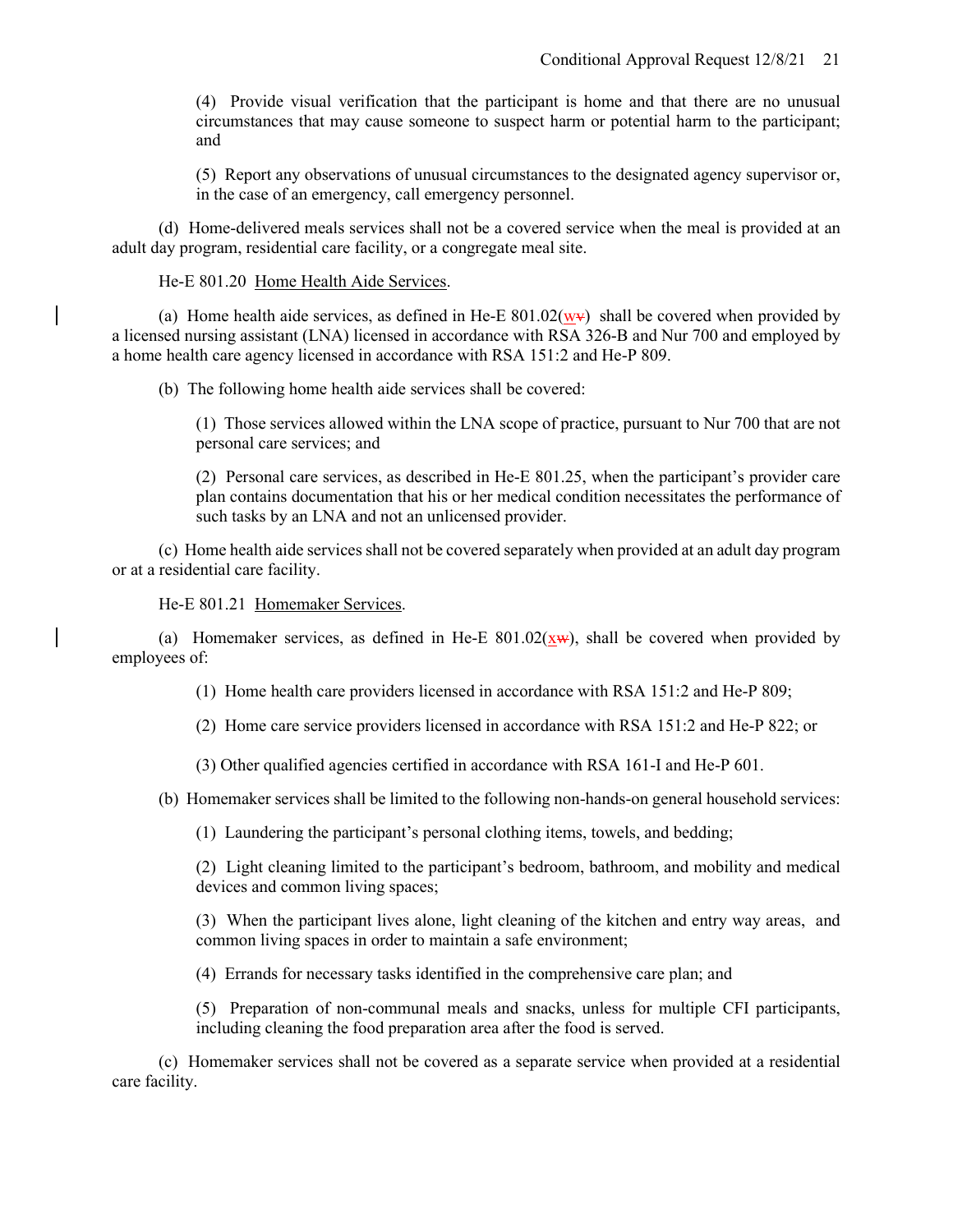## He-E 801.22 Non-Medical Transportation Services.

(a) Non-medical transportation services, as defined in He-E  $801.02(a$ eed), provided to enable participants to access the community when personal care services shallare required to do so as articulated in the comprehensive care plan.

(b) The participant's case manager shall:

(1) Document in the participant's record what public transportation resources were considered by the case manager and why these resources cannot meet the participant's needs;

(2) Include in the authorization request the destination where the participant will be transported; and

(3) Be included in the participant's comprehensive care plan.

(c) Non-medical transportation services shall be covered when provided by employees of:

(1) Home health care providers licensed in accordance with RSA 151:2 and He-P 809;

(2) Home care service providers licensed in accordance with RSA 151:2 and He-P 822;

(3) Other qualified agencies certified in accordance with RSA 161-I and He-P 601; or

(4) Agencies under contract with the department to provide services, which include the provision of transportation, funded by the Older Americans' Act or the Social Services Block Grant.

(d) The agencies in (c) above shall ensure that:

(1) Vehicles used for providing non-medical transportation services have a current inspection sticker; and.

(2) Drivers providing non-medical transportation services:

a. Have a current and valid driver's license;

b. Have automobile insurance that:

1. Includes uninsured motorist coverage; and

2. Is for a minimum of \$100,000 per passenger per occurrence and \$300,000 per occurrence; and

(3) Are 18 years of age or older.

(e) The following services shall not be covered as non-medical transportation:

(1) Transportation provided with the participant's vehicle;

(2) Transportation to or from medical appointments or services; and

(3) Transportation provided to a participant who resides at a residential care facility or adult family care home.

(f) The prohibition on use of a participant's vehicle in  $(f)(1)$  above, shall not preclude a licensed provider from using a participant's vehicle in offering another authorized service, such as personal care service pursuant to He-E 801.25.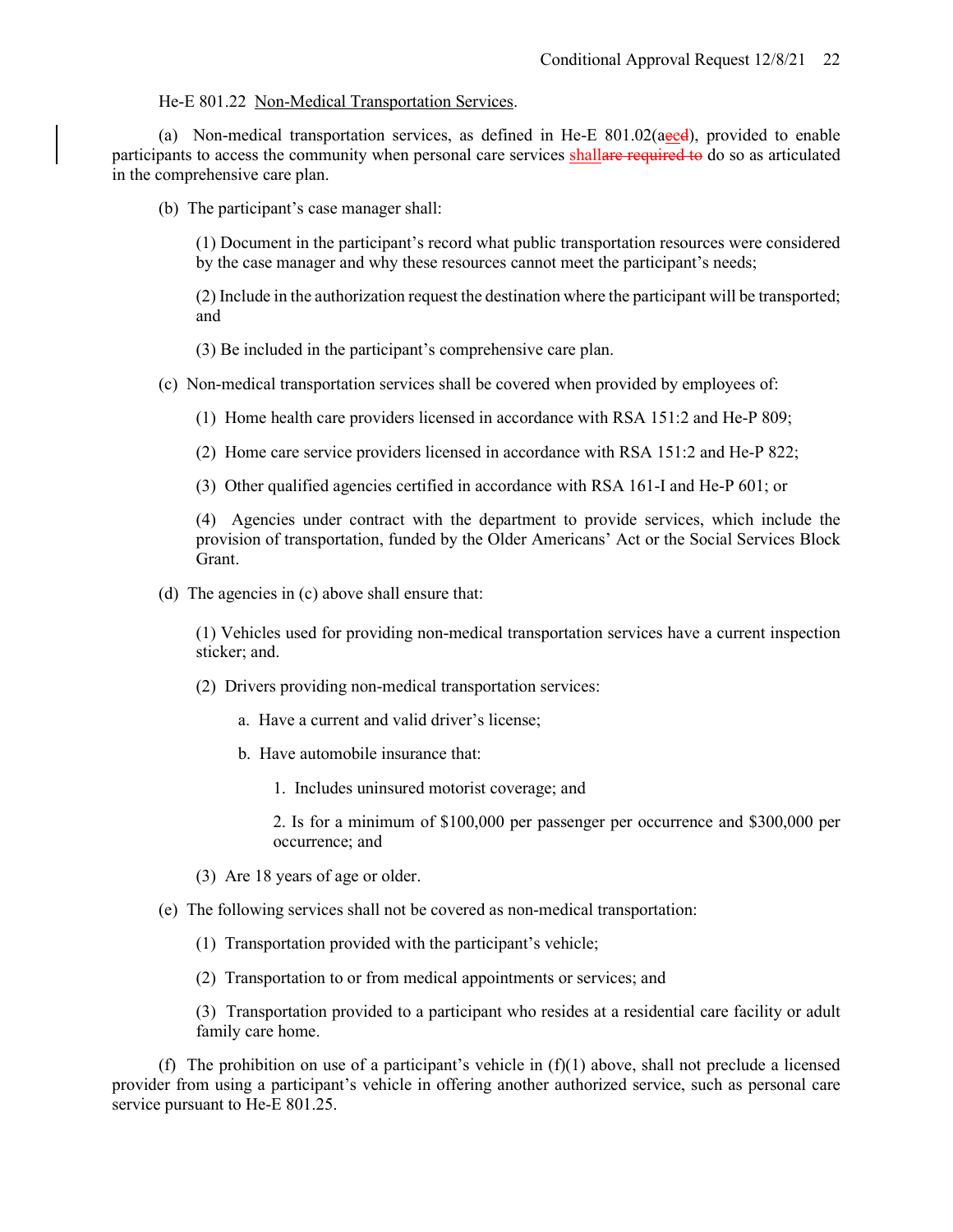#### He-E 801.23 Participant Directed and Managed Services.

(a) PDMS, as defined in He-E  $801.02(ahi)$ , shall:

(1) Be tailored to the participant's competencies, interest, preferences, and needs;

(2) Promote the health, safety, and emotional wellbeing of the participant;

(3) Be provided in a manner which protects the participant's rights as described in RSA 151:21-b;

(4) Provide the degree of support a participant needs in order to direct services, increase his or her level of independence, and advocate for himself or herself; and

(5) Allow the participant to serve as co-employer along with an FMS provider for the providers serving the participant.

(b) PDMS shall allow the participant or the participant's legal representative to define the provider qualifications that reflect sufficient training, expertise, experience and/or education to ensure delivery of safe and effective services, unless otherwise required by state or federal licensing or certification requirements.

He-E 801.24 Personal Care Services.

(a) PCS shall be documented in the provider care plan and covered when provided by employees of:

(1) Home health care providers licensed in accordance with RSA 151:2 and He-P 809;

(2) Home care service providers licensed in accordance with RSA 151:2 and He-P 822; or

(3) Other qualified agencies certified in accordance with RSA 161-I and He-P 601.

(b) Covered personal care services shall include the following services:

(1) Hands-on assistance with the ADLs or IADLs or cuing a participant to perform a task;

(2) Assisting the participant with eating;

(3) Under the direction of the participant, assistance with self-administration of oral or topical medication as prescribed, including:

a. Reminding the participant regarding the timing and dosage of the medication, and to take his or her medication as written on the medication container;

b. Placing the medication container within reach of the participant;

c. Assisting the participant with opening the medication container;

d. Assisting the participant by steadying shaking hands; and

e. Observing the participant take the medication and recording the same in the participant's record;

(4) Accompanying the participant in the community when:

a. The assistance of the personal care worker is required by the participant ; and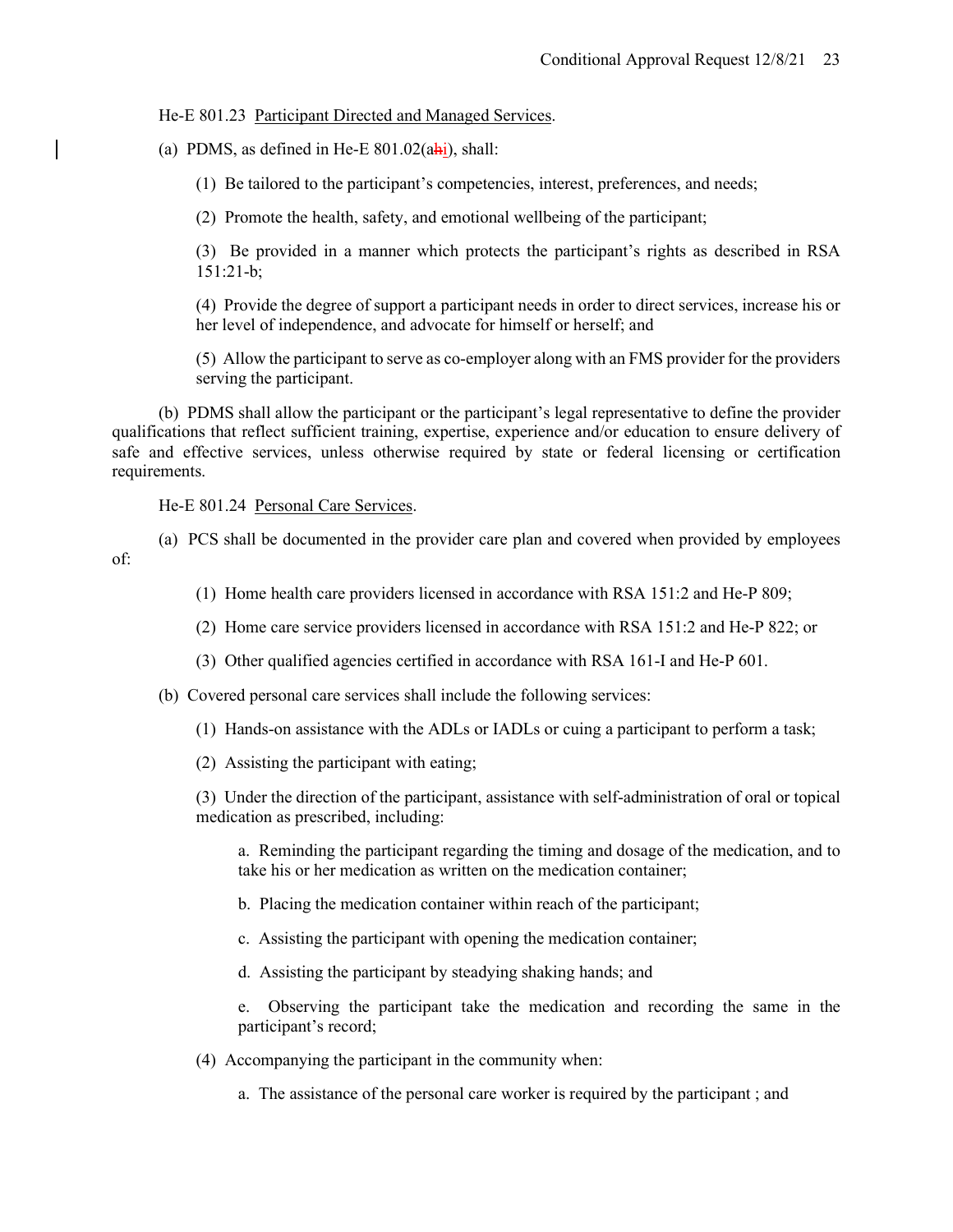b. The need for re-direction or direct assistance, or both, is required;

(5) When non-medical transportation services are authorized, hands-on assistance at the authorized destination when the provider care plan documents that this assistance is required at the destination;

(6) General household tasks, limited to the following:

a. Laundering the participant's personal clothing items, towels, and bedding;

b. Light cleaning limited to the participant's bedroom, bathroom, mobility and medical devices, and common living spaces;

c. Light cleaning of the kitchen, entry way areas, and common living spaces, to maintain a safe environment for the participant;

d. Errands for necessary tasks identified in the provider care plan;

e. Preparing meals and snacks for CFI participants including cleaning the food preparation area after the food is served; and

(7) Care, grooming, or feeding of service animals as defined inby the Americans with Disabilities Act (ADA), Title III Subpart A 36.10628 CFR 35.104, or assistance animals as defined by the Fair Housing Act the U.S Department of Housing & Urban Development's "Housing & Urban Development Office of Fair Housing & Equal Opportunity, Notice: FHEO-2020-01" (January 2020), available as noted in Appendix A.

- (c) Personal care services shall not be covered:
	- (1) For the purpose of transportation only, when no other assistance is required;
	- (2) When provided in any of the following settings:
		- a. A residential care facility;
		- b. A hospital;
		- c. A nursing facility;
		- d. A rehabilitation facility;
		- e. An adult family care home; and
		- f. An adult day care; and
	- (3) When provided by any of the following individuals:

a. The participant's personal care services representative, designated in accordance with (d) and (e) below;

b. The participant's agent acting under a designated power of attorney pursuant to RSA 564-E; or

c. The participant's legal guardian.

(d) The participant, his or her legal guardian, or a person granted authority under a power of attorney of the participant may designate a PCS representative to act on the participant's behalf: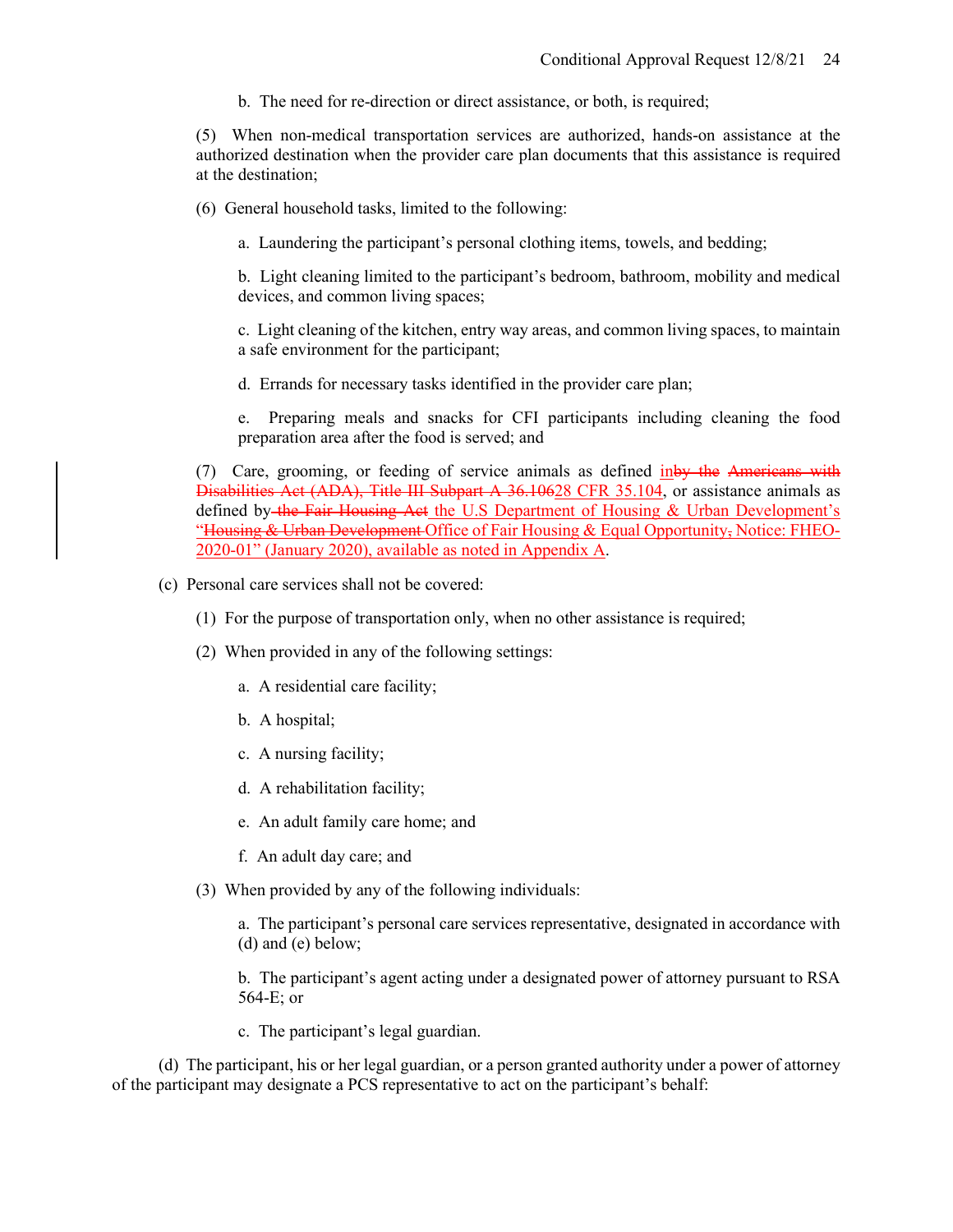- (1) To direct the PCS being provided; and
- (2) Under the following conditions:

a. The following persons shall not serve as a PCS representative for purposes of directing personal care services:

- 1. The personal care worker providing services;
- 2. The participant's case manager; and

3. Anyone having a financial relationship with any agency providing personal care services or intermediary services, as defined in RSA 161-I:2, VII, to the participant;

b. The PCS representative shall be designated through a written document, stating that:

1. The PCS representative's role applies only to decisions made regarding the personal care services described in this section;

2. The appointment of a PCS representative may be revoked by the participant at any time; and

3. The responsibilities of the PCS representative shall be to:

(i) At a minimum, have weekly face-to-face contact with the participant and the personal care worker;

(ii) At a minimum, have monthly contact with the participant's case manager concerning PCS;

(iii) Ensure that the personal care worker is taking the participant's care preferences into consideration; and

(iv) Communicate concerns or satisfaction to the provider agency that employs that personal care worker; and

c. The written document designating the PCS representative shall be signed by the participant or his or her legal guardian or by the person granted authority under a power of attorney and a witness and be maintained by the provider agency.

(e) When a PCS representative is designated, the participant, his or her guardian, or the person granted authority under a power of attorney shall:

> (1) Notify the provider agency in writing of the PCS representative's name and scope of authority; and

> (2) Notify the provider agency in writing of any changes in representation within 30 days of the date that the change occurs.

## He-E 801.25 Personal Emergency Response Systems Services.

(a) Personal emergency response systems (PERS), as defined in He-E  $801.02(a)$ ki), services shall be a covered service for participants who:

> (1) Live alone, live only with someone in poor or failing health, or who are alone at home for 8 hours or more per day, and who are: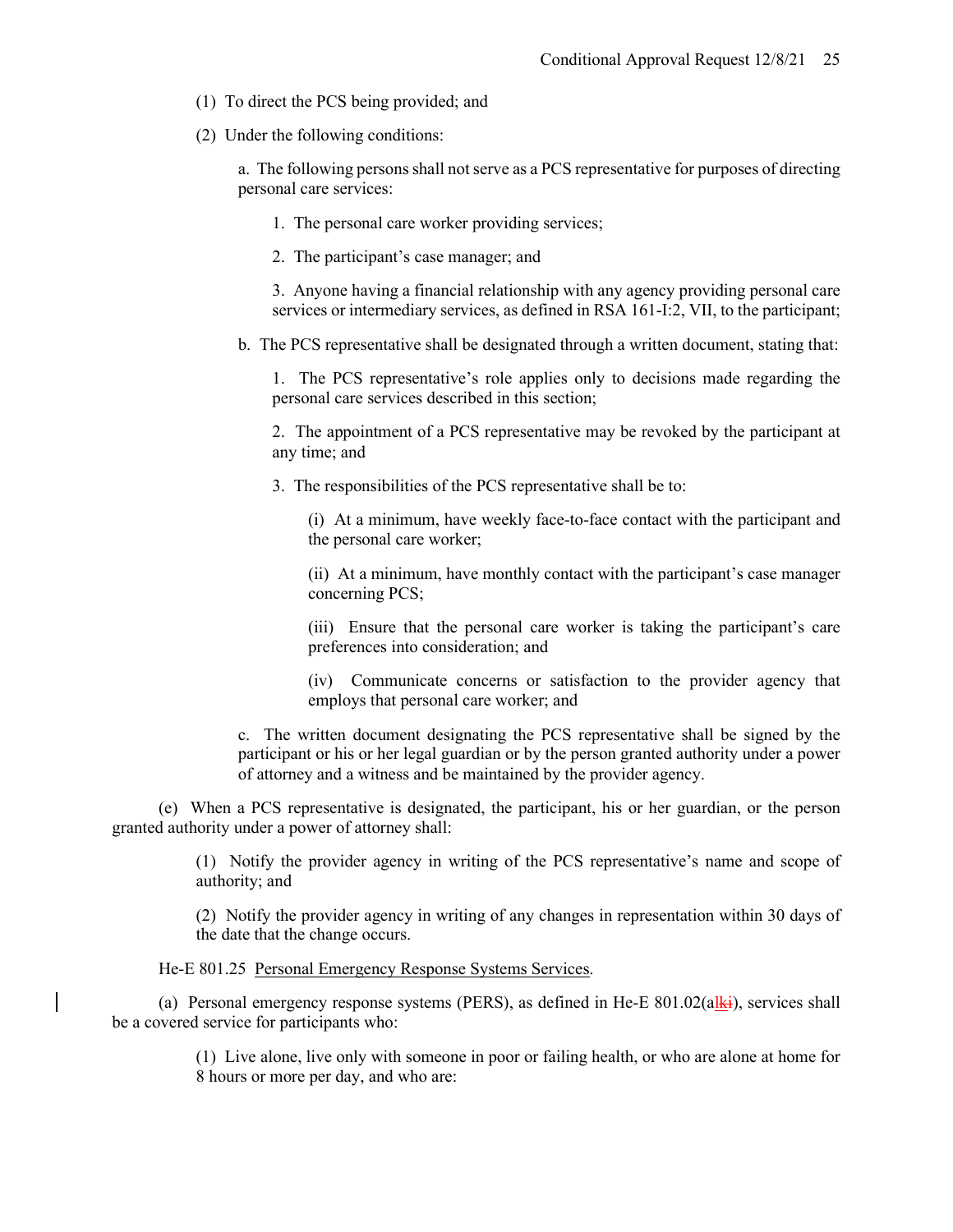a. Ambulatory and at risk of falls as assessed by a physician, registered nurse, or occupational or physical therapist; or

b. Identified as at risk of having a medical emergency as identified in the comprehensive care plan; and

(2) Would require ongoing supervision if the PERS were not provided.

(b) PERS shall not be covered separately when provided to a participant receiving residential care services.

(c) For each participant receiving a PERS, the coverage shall include:

(1) Setting up the PERS in the participant's home;

(2) Demonstrating to the participant how to use the PERS;

(3) Providing 24/7 monitoring, including the capacity to summon emergency assistance on behalf of the individual as needed; and

(4) Repairing and replacing faulty units.

He-E 801.26 Residential Care Facility Services.

(a) The following residential care services shall be covered:

(1) Those services described in He-P 804 or He-P 805; and

(2) Transportation to medical services except when a course of prescribed treatment requires any of the following:

a. Emergency transportation;

b. Transportation more than once per week; or

c. Transportation to a treatment location that is a greater distance from the facility than the participant's primary care physician.

(b) Residential care facility services shall be covered when provided by facilities licensed in accordance with RSA 151:2 and either He-P 804 or He-P 805.

(c) Reimbursement for all residential care facility services shall be included in one of  $3$ three per diem rates in accordance with (d) below, established by the department in accordance with RSA 161:4, VI(a), and individual services shall not be reimbursed separately when provided in a residential care facility setting.

(d) Residential care facilities licensed under He-P 804 shall be reimbursed at the base residential care facility rate, supported residential care facilities licensed under He-P 805 shall be reimbursed at different rates depending on the needs of the participant in accordance with (e) below.

(e) Supported residential care facilities shall be reimbursed at the base residential care facility rate unless the supported residential care facility has qualified staff assess the needs of the participant using BEAS 3755, "Resident Level of Care Sheet" (December 2021).

(f) Supported residential care facilities that complete BEAS 3755 shall be reimbursed a per diem rate based on the participant's needs as follows: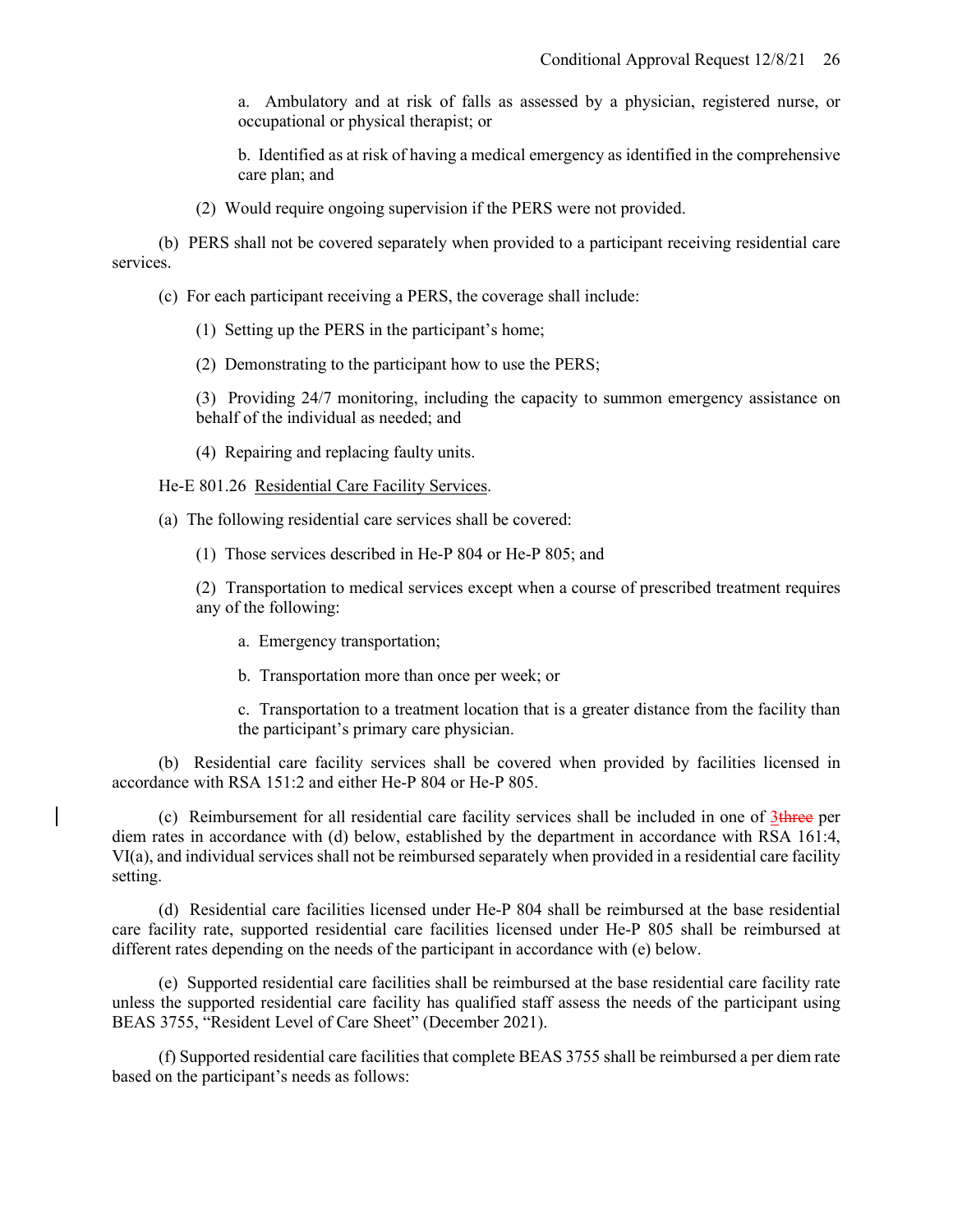(1) The base residential care facility rate for participants with needs assessed 0-8 on BEAS 3755;

(2) Residential Care Dementia Level 1 for participants with needs assessed 9-17 on BEAS 3755; or

(3) Residential Care Dementia Level 2 for participants with needs assessed 18-39 on BEAS 3755.

He-E 801.27 Respite Care Services.

(a) Respite care services shall be a covered service when provided by or in one of the following settings:

> (1) A medicaid-enrolled nursing facility, licensed in accordance with RSA 151:2 and He-P 813;

> (2) A medicaid-enrolled residential care facility licensed in accordance with RSA 151:2 and He-P 804 or He-P 805; or

(3) In the participant's own residence, by:

a. Home health care providers licensed in accordance with RSA 151:2 and He-P 809;

b. Home care service providers licensed in accordance with RSA 151:2 and He-P 822; or

c. Other qualified agencies certified in accordance with RSA 161-I and He-P 601.

(b) Respite care services shall be:

(1) Provided to the participant on a short-term basis, as described in (2) below, because of the temporary absence or need for relief of those persons normally providing that participant's care; and

(2) Limited to 30 24-hour days of care per state fiscal year.

He-E 801.28 Skilled Nursing Services.

(a) Skilled nursing services, as defined in He-E  $801.02(a_{\text{HOM}})$ , shall be provided by a registered nurse (RN) or by a licensed practical nurse (LPN) who is employed by a home health care provider licensed in accordance with RSA 151:2 and He-P 809.

(b) Skilled nursing services shall be covered for the provision of chronic long-term care and not short-term care.

(c) Skilled nursing services shall not be covered when provided:

(1) On the same day as the participant attends an adult day program if the identified need is within the scope of what would normally be provided by the program;

(2) For the purpose of nursing oversight of authorized LNA services;

(3) At a residential care facility; or

(4) When determined to be needed for the provision of acute needs under the New Hampshire medicaid state plan.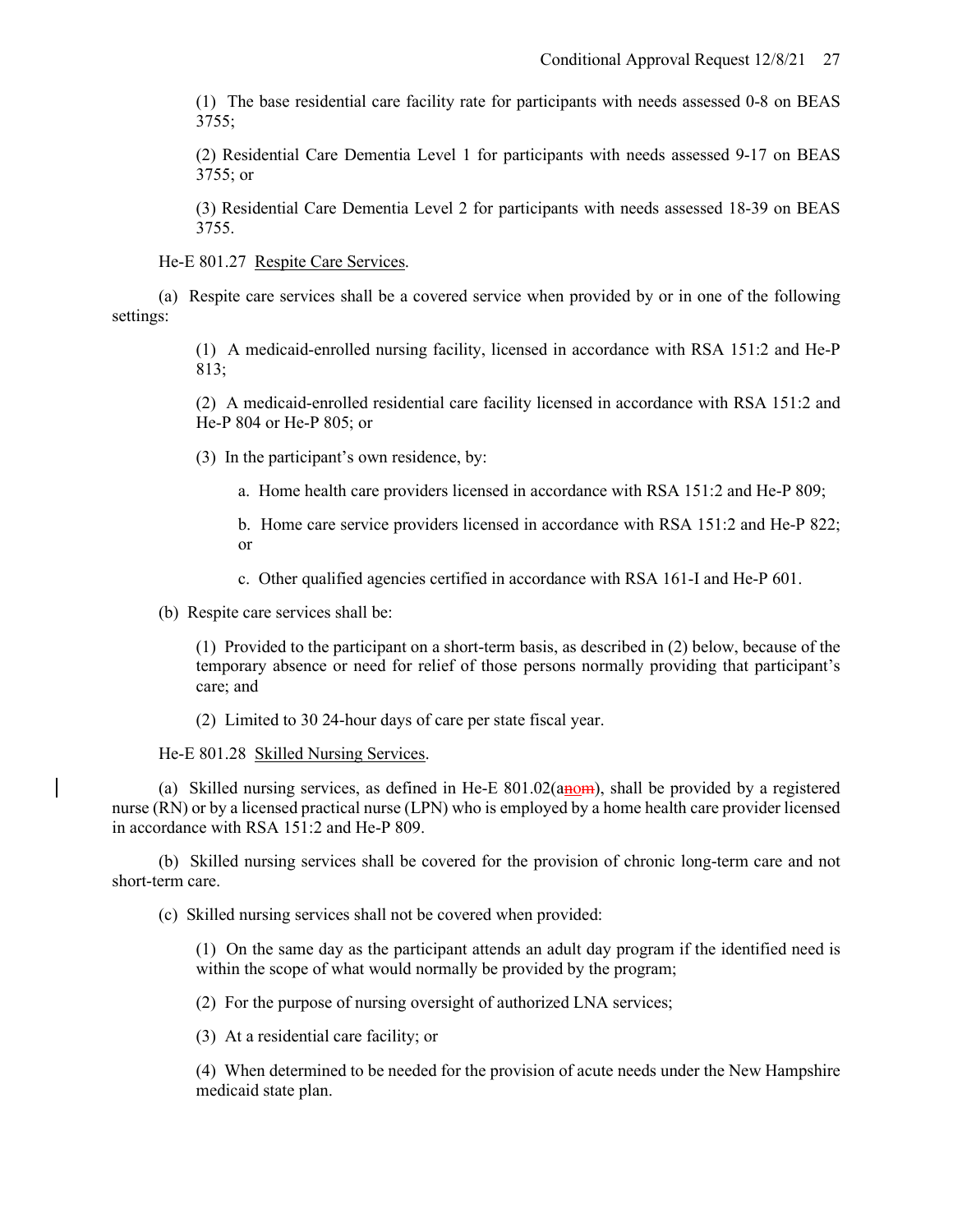He-E 801.29 Specialized Medical Equipment Services.

(a) Specialized medical equipment shall be a covered service when:

(1) A NH medicaid-enrolled licensed practitioner or physical or occupational therapist has determined the clinical need for one or more of the items in (b) below;

(2) The participant's case manager has requested prior authorization for the item in accordance with (c) below;

(3) The department has provided the prior authorization for the item; and

(4) The service is completed by a NH enrolled medicaid provider.

(b) Covered specialized medical equipment services shall include the following durable medical equipment items:

- (1) Raised toilet seats;
- (2) Shower/tub seats and benches;
- (3) Tub lifts;
- (4) Transfer benches;
- (5) Bedside commodes;
- (6) Dressing aids and grabbers;
- (7) Non-slip grippers to pick up and reach items;
- (8) Adaptive utensils;
- (9) Transport wheelchairs;
- (10) Wheelchair cushions;
- (11) Walkers;
- (12) Patient lifts;
- (13) Slings;
- (14) Semi-electric beds;
- (15) Bed rails;
- (16) Mattress overlay pads;
- (17) Electronic communication devices;
- (18) Seat lifts, including the chair, or seat lift mechanisms when the following criteria are met:

a. The participant has a severe condition that causes the participant to require assistance to come to a standing position;

b. The participant is completely incapable of standing up from a regular armchair or any chair in their home; and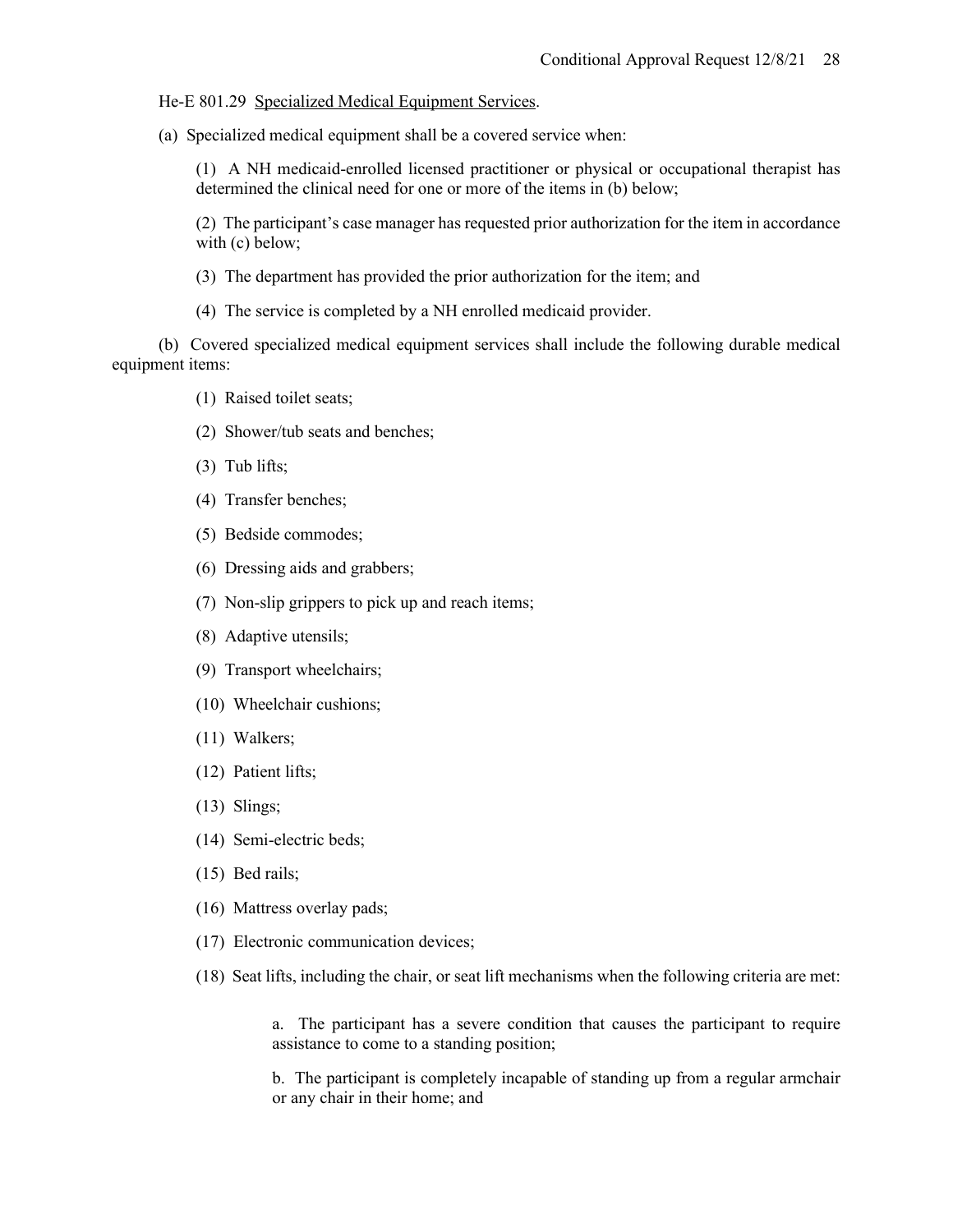c. The participant's attending physician, or a consulting physician treating the participant for the disease or condition resulting in the need for a seat lift, documents that the seat lift mechanism is a part of the physician's course of treatment to provide support for a condition that is not likely to improve and that may worsen;

(19) Medication dispensing devices, including training on their use, when the following conditions are met:

- a. The participant or caregiver is able to use the device;
- b. The participant does not live in a licensed facility;
- c. When the use of this service is documented to either:
	- 1. Replace another service of equal or greater cost; or
	- 2. Avoid the addition of another service; and

d. The type of device is determined by the department's skilled professional medical personnel to be the least costly device that is appropriate for the participant; and

(20) Other durable medical equipment items that are:

a. Specified in the comprehensive care plan which enable participants to increase their ability to perform activities of daily living;

b. Specified in the comprehensive care plan to help the participant perceive, control, or communicate with the environment in which they live;

c. Necessary for life support or to address physical conditions along with ancillary supplies and equipment necessary to the proper functioning of such items;

d. Not available under the state plan that is necessary to address the participant's functional limitation; or

e. Necessary medical supplies not available under the state plan.

(c) The participant's case manager shall submit the following when requesting prior authorization for specialized medical equipment:

> (1) A completed Form 3715, "Choices for Independence Prior Authorization Request Form" (July 2021);

(2) A written copy of the determination in  $(a)(1)$  above that describes:

a. The medical or functional need for the equipment;

b. Any specifications necessary to meet the participant's needs; and

c. The proposed training plan for the participant and caregiver to ensure safe use of the equipment;

(3) Proposals from at least 2 medicaid enrolled providers, except that one proposal may be submitted when the equipment costs less than \$1,000, already has a set or fixed rate, or with a written explanation of why only one proposal is available or appropriate, including the following, as applicable to the equipment: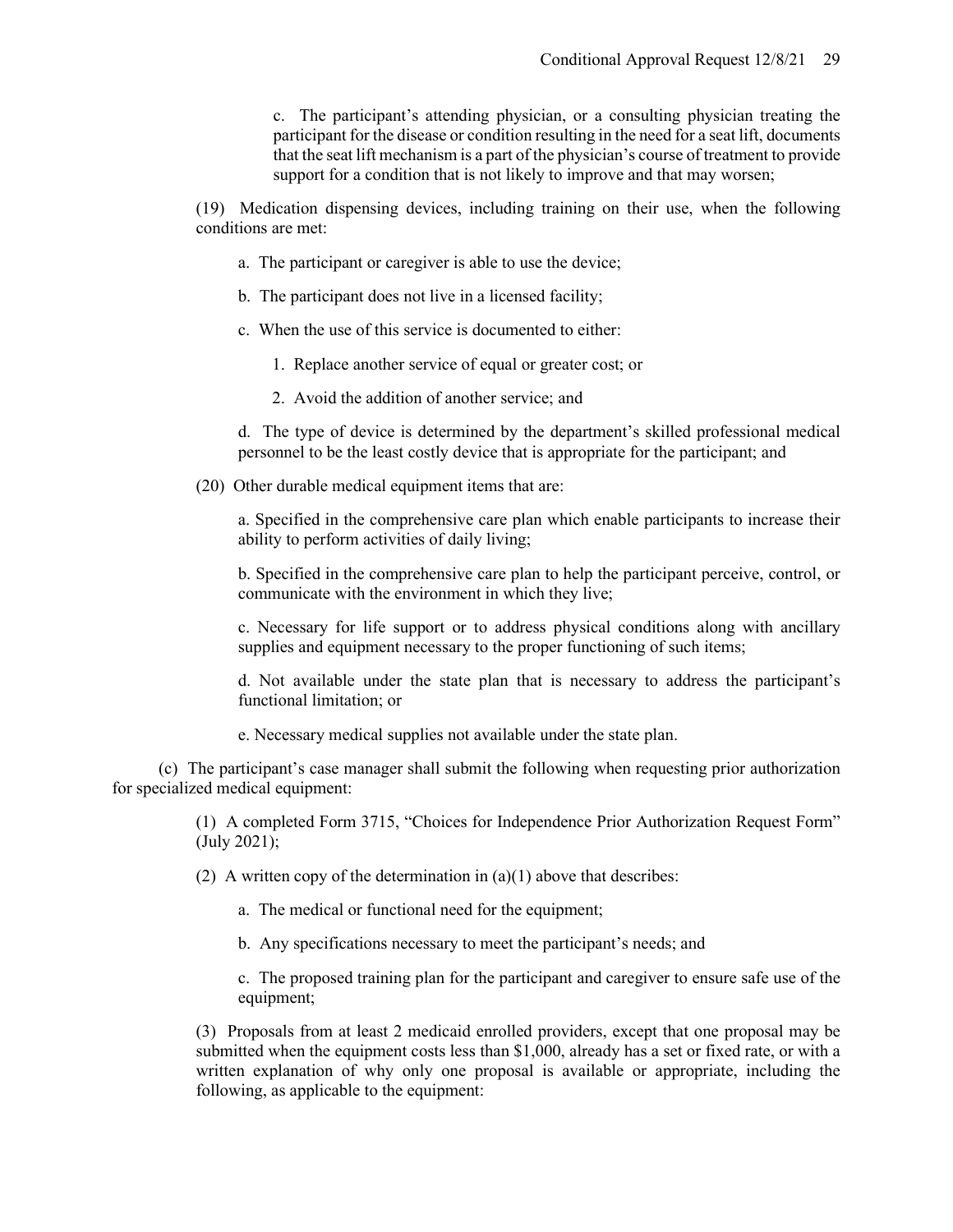a. A list of supplies and materials; and

- b. A description of the equipment, including measurements when necessary; and
- (4) If a participant prefers one proposal over the other(s), then an explanation of the preference.

(d) Specialized medical equipment services shall not be covered separately for participants receiving residential care facility services.

(e) Payment for specialized medical equipment shall:

(1) Be for the most cost-effective item, as identified by the department, that would effectively meet the participant's needs; and

(2) Not exceed the participant limit specified in the HCBs-CFI waiver approved by CMS.

(f) If, within 90 days of delivery of the specialized medical equipment:

(1) There is a discrepancy between the proposal and the delivered or installed equipment for a participant, the specialized equipment provider shall replace the equipment; and

(2) The replacement includes a restocking fee that the specialized medical equipment provider will incur as a result, the provider may submit a revised proposal for the replacement equipment at the same cost and add a restocking fee, and the case manager shall submit the revised proposal that includes the restocking fee for authorization to the department.

He-E 801.30 Supportive Housing Services.

(a) Supportive housing services, as defined in He-E  $801.02$ (ar), shall be covered when services are provided by:

> (1) aA federalpublic housing authority licensed as a home health care provider in accordance with RSA 151:2 and He-P  $809$ ; or

> (2)  $b\psi$  a A home health care provider licensed in accordance with RSA 151:2 and He-P 809- $\sigma$ other qualified agency certified in accordance with RSA 161-I and He-P 601 that is contracted with a publicfederal housing authority to provide services; or-

> (3) An other qualified agency certified in accordance with RSA 161-I and He-P 601 that is contracted with a public housing authority to provide services.

- (b) Supportive housing services shall be provided in federally subsidized individual apartments.
- (c) The following supportive housing services shall be covered:
	- (1) Personal care services, as described in He-E 801.25;
	- (2) Assistance with ADLs;
	- (3) Assistance with the IADLs including the following activities:
		- a. Making telephone calls; and
		- b. Obtaining and keeping appointments;
	- (4) Home health aide services as described in He-E 801.21;
	- (5) Homemaker services, as described in He-E 801.22;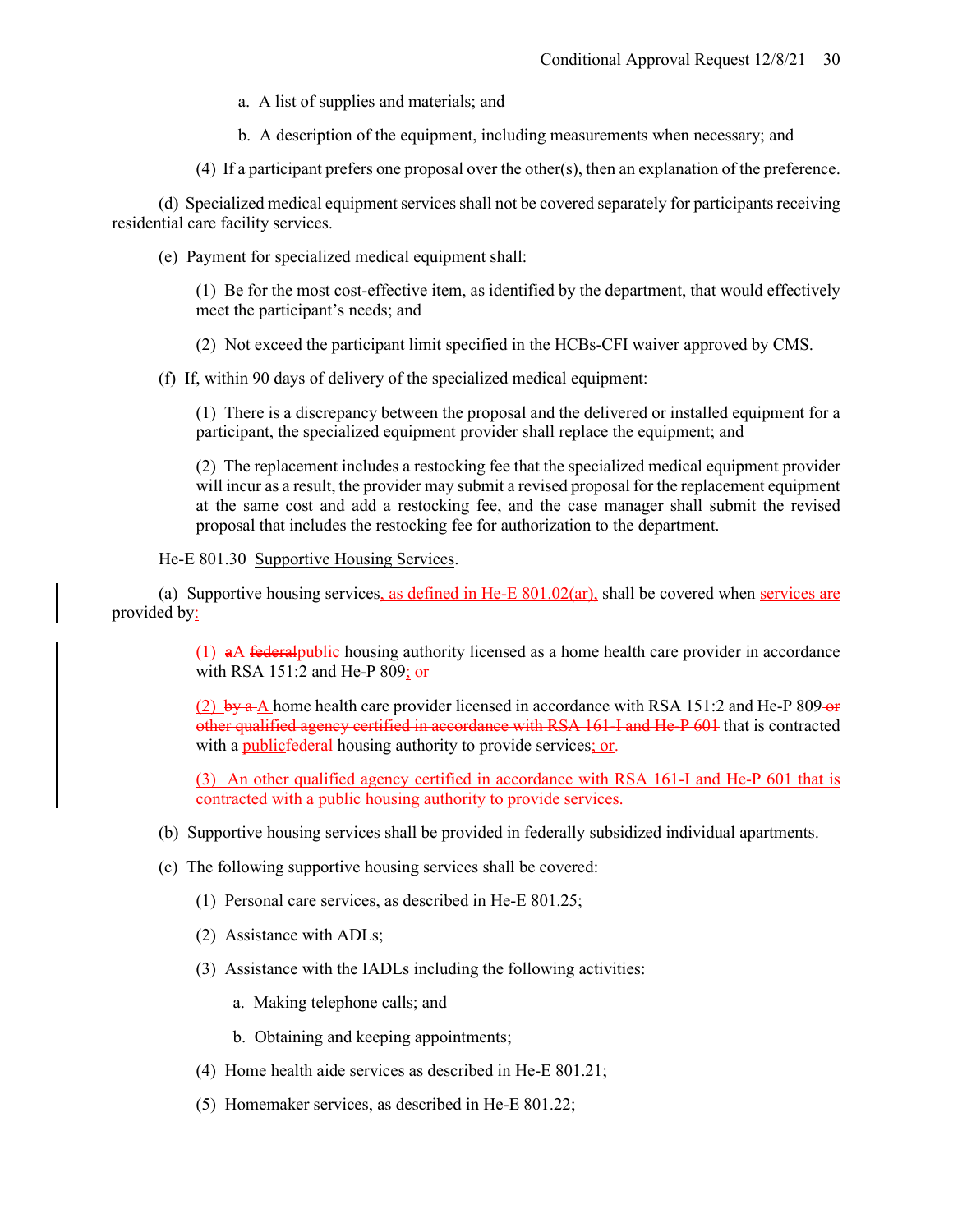(6) Personal emergency response systems services as described in He-E 801.26; and

(7) Medication reminders and other supportive activities as specified in the comprehensive care plan or which promote and support health and wellness, dignity, and autonomy within a community setting.

(d) Supportive housing services shall be included in a per diem rate, established by the department in accordance with RSA 161:4, VI(a), and shall not be reimbursed as a separately covered service when provided in a supportive housing setting.

He-E 801.31 Supported Employment Services.

(a) All supportive employment (SEP) services shall:

(1) Be designed in accordance with the participant's specific needs, interests, competencies, and learning style, as described in the person-centered comprehensive care plan developed in accordance with He-E 805 and employment profile; and

(2) Assist each participant to assume as much personal responsibility in job seeking and job retention as is possible for that participant.

- (b) SEP shall be provided by an employment professional.
- (c) Employment professionals shall:
	- (1) Meet one of the following criteria:

a. Have completed, or complete within the first 6 months of becoming an employment professional, training that meets the national competencies for job development and job coaching, as established by the Association of People Supporting Employment First's (APSE) "Universal Employment Competencies" (January 2019), available as noted in Appendix A; or

b. Have obtained the designation as a Ccertified Eemployment Sservices Pprofessional through the Employment Services Professional Certification Commission (ESPCC), an affiliate of APSE; and

(2) Obtain 12 hours of continuing education annually in subject areas pertinent to employment professionals including, at a minimum:

- a. Employment;
- b. Customized employment;
- c. Task analysis/systematic instruction;
- d. Marketing and job development;
- e. Discovery;

f Person-centered employment planning;

- g. Work incentives for individuals and employers;
- h. Job accommodations;
- i. Assistive technology;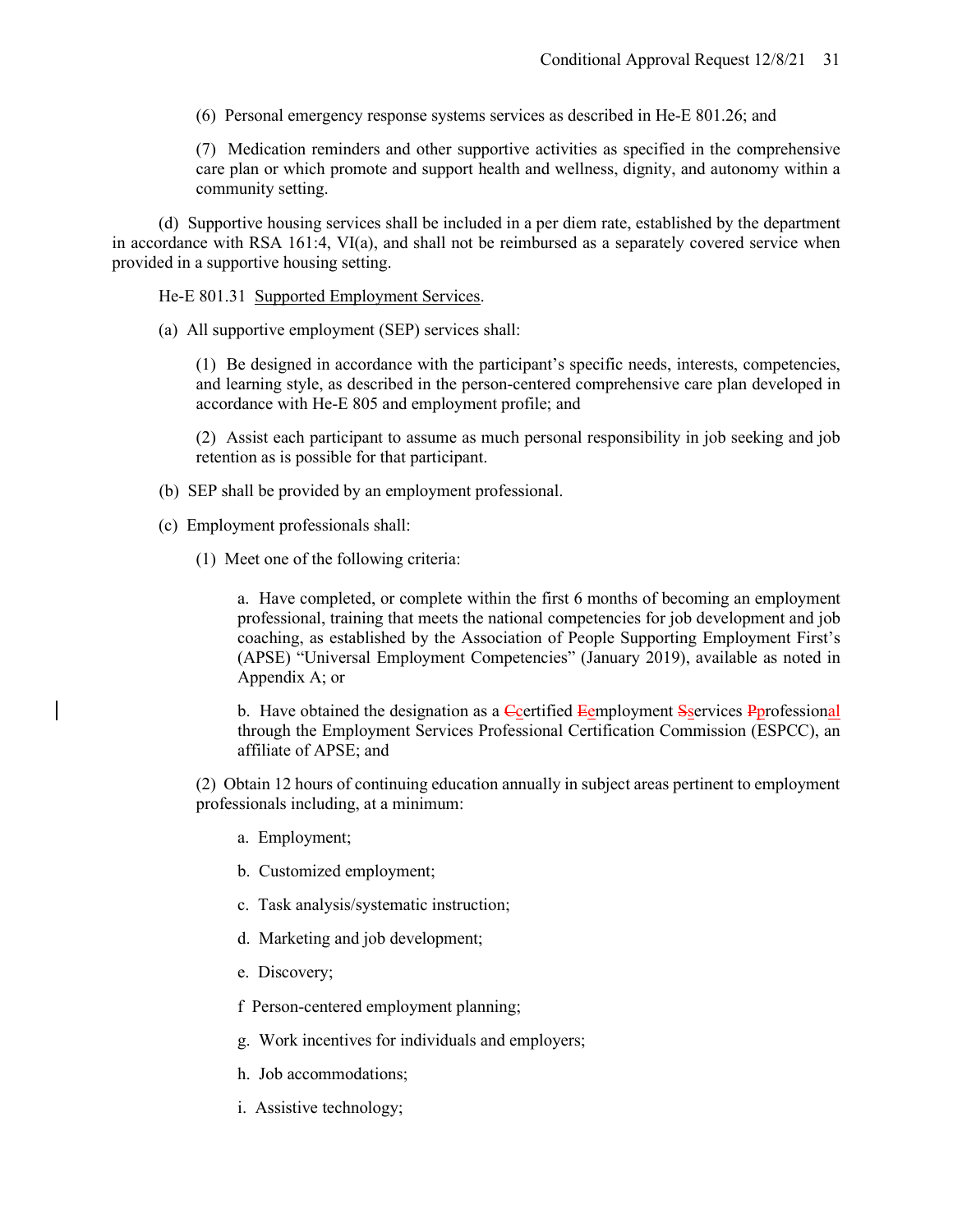- j. Vocational evaluation;
- k. Personal career profile development;
- l. Situational assessments;
- m. Writing meaningful vocational objectives;
- n. Writing effective resumes and cover letters;
- o. Understanding workplace culture;
- p. Job carving;
- q. Understanding laws, rules, and regulations;
- r. Developing effective on the job training and supports;
- s. Developing a fading plan and natural supports;
- t. Self-employment; and
- u. School to work transition.

(d) Payment for SEP shall include:

- (1) All supported employment services identified in the provider care plan;
- (2) Job opportunity development;
- (3) Assistance, as needed, with employment including:
	- a. Job applications;
	- b. Resume-writing;
	- c. Obtaining references;
	- d. Development of a career portfolio;
	- e. Interview preparation; and

f. All other activities related to obtaining and maintaining employment except as described in (10) below;

(4) Training for the participant to learn the responsibilities and expectations of employment, including:

- a. Acquiring or developing acceptable work standards and workplace behavior;
- b. Adjusting to the job site and work culture; and

c. Using accommodations, including any customized modifications made to perform the job;

(5) Implementation of the fading plan;

(6) Consultations or contacts with the businesses and the participant, as needed to assist the participant to remain successfully employed;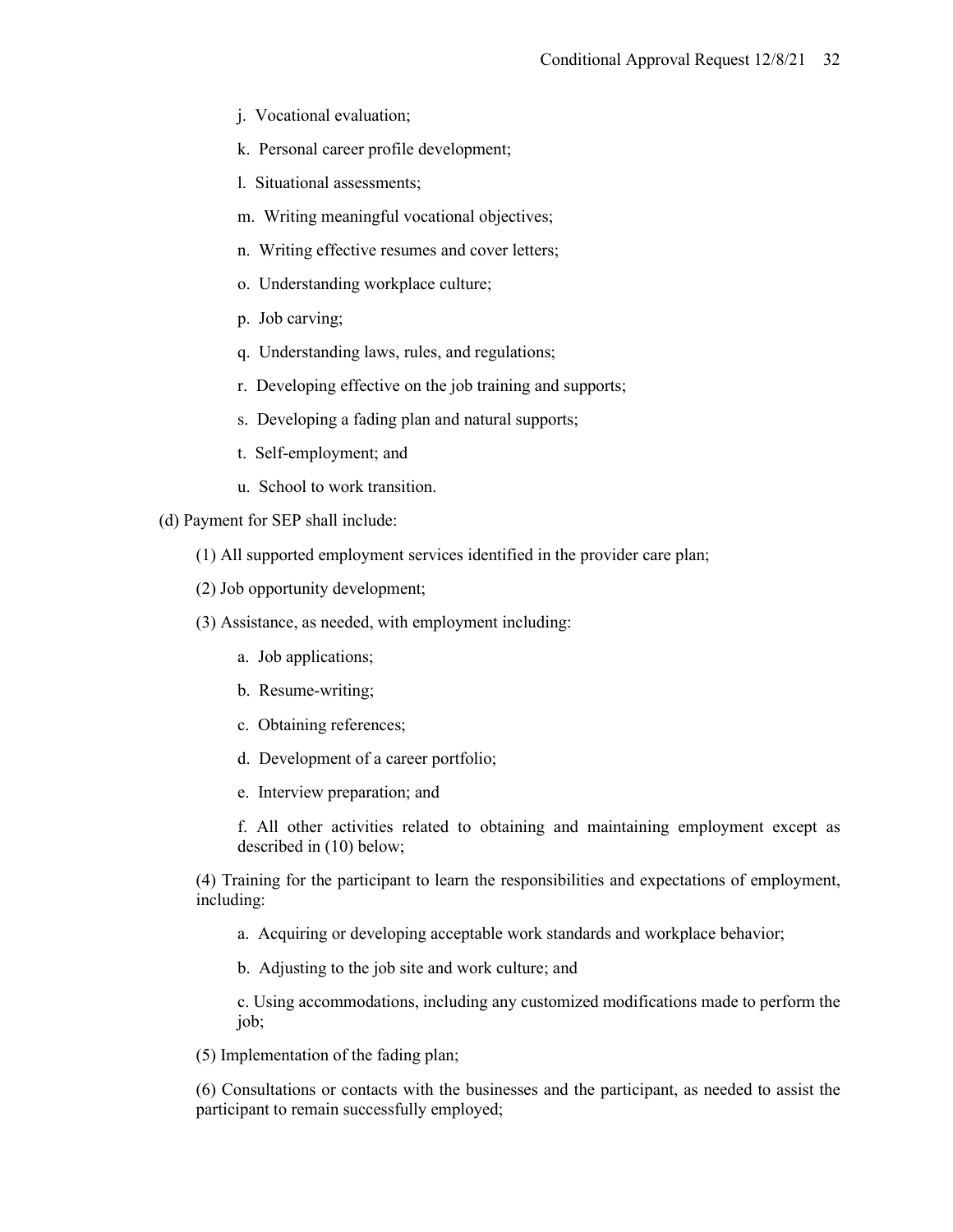(7) Outreach to employers for building relationships that lead to immediate or future job opportunities for the participant;

(8) Training for direct support staff as it relates to the participant's employment goals;

(9) Training for employers and co-workers to support the participant by understanding his or her:

- a. Learning style;
- b. Environmental needs;
- c. Medical needs;
- d. Physical needs; and
- e. Safety needs;

(10) When combined with another employment service, transportation, and training in accessing transportation, as appropriate, to and from work;

(11) Referral, evaluation, and consultation for adaptive equipment, environmental modifications, communications technology, or other forms of assistive technology, and educational opportunities related to the participant's employment services and goals;

(12) Accessing work incentives information and work incentives planning services for the participant; and

(13) Any other employment service identified in the participant's provider care plan.

(e) All SEPs shall be designed to:

(1) Assist the participant to obtain employment or self-employment based on the participant's employment profile and goals in the provider care plan;

(2) Provide the participant with opportunities to participate in a comprehensive career development process that helps to identify, in a timely manner, the participant's employment profile;

(3) Support the participant to develop appropriate skills for job searching, including:

- a. Creating a resume and employment portfolio;
- b. Practicing job interviews; and
- c. Learning soft skills that are essential for succeeding in the workplace;

(4) Assist the participant to become as independent as possible in his or her employment, internships, and education and training opportunities by:

- a. Developing accommodations;
- b. Utilizing assistive technology; and
- c. Creating and implementing a fading plan;
- (5) Help the participant to: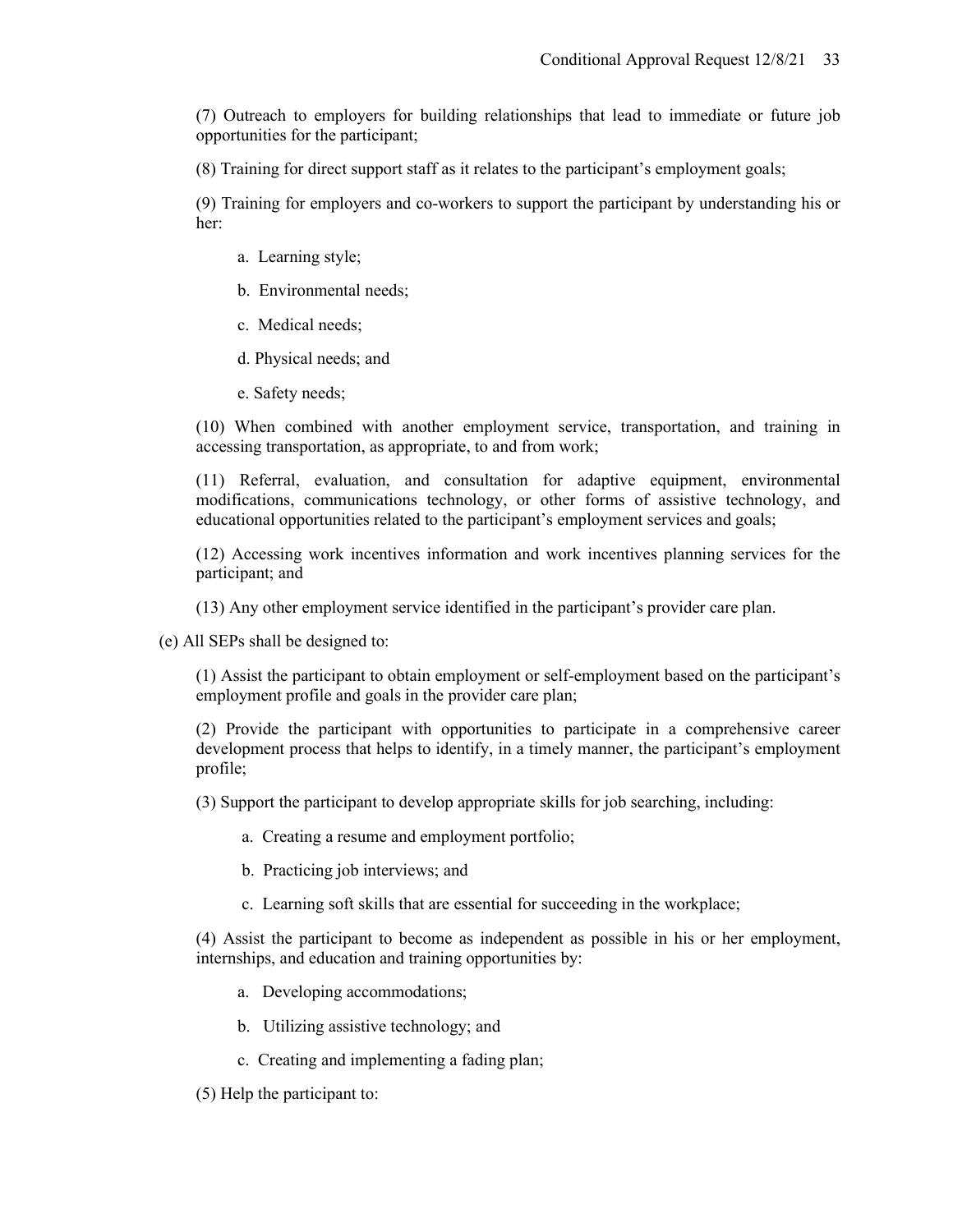a.. Meet his or her goal for the desired number of hours of work as articulated in the provider care plan; and

b. Earn wages of at least minimum wage or prevailing wage, unless the participant is pursuing income based on self-employment;

c. Assess, cultivate, and utilize natural supports within the workplace to assist the participant to achieve independence to the greatest extent possible;

d. Help the participant to learn about, and develop appropriate social skills to actively participate in, the culture of his or her workplace;

e. Understand, respect, and address the business needs of the participant's employer, in order to support the participant to meet appropriate workplace standards and goals;

f. Maintain communication with, and provide consultations to, the employer to:

1. Address employer specific questions or concerns to enable the participant to perform and retain his or her job; and

2. Explore opportunities for further skill development and advancement for the participant;

g. Help the participant to learn, improve, and maintain a variety of life skills related to employment, such as:

- 1. Traveling safely in the community;
- 2. Managing personal funds;
- 3. Utilizing public transportation; and

4. Other life skills identified in the person-centered comprehensive care plan related to employment;

- h. Promote the participant's health and safety;
- i. Protect the participant's right to freedom from abuse, neglect, and exploitation; and
- j. Provide opportunities for the participant to exercise personal choice and independence.

#### He-E 801.32 Provider Participation.

(a) All providers shall:

(1) Be enrolled in NH medicaid as a CFI provider;

(2) Meet the applicable licensing, certification, or other requirements of the specific service being provided; and

- (3) Comply with requirements contained in 42 CFR 441.301(c)(4).
- (b) All providers shall:

(1) Create and maintain an individual provider care plan for each participant served in accordance with He-E 801.33(a);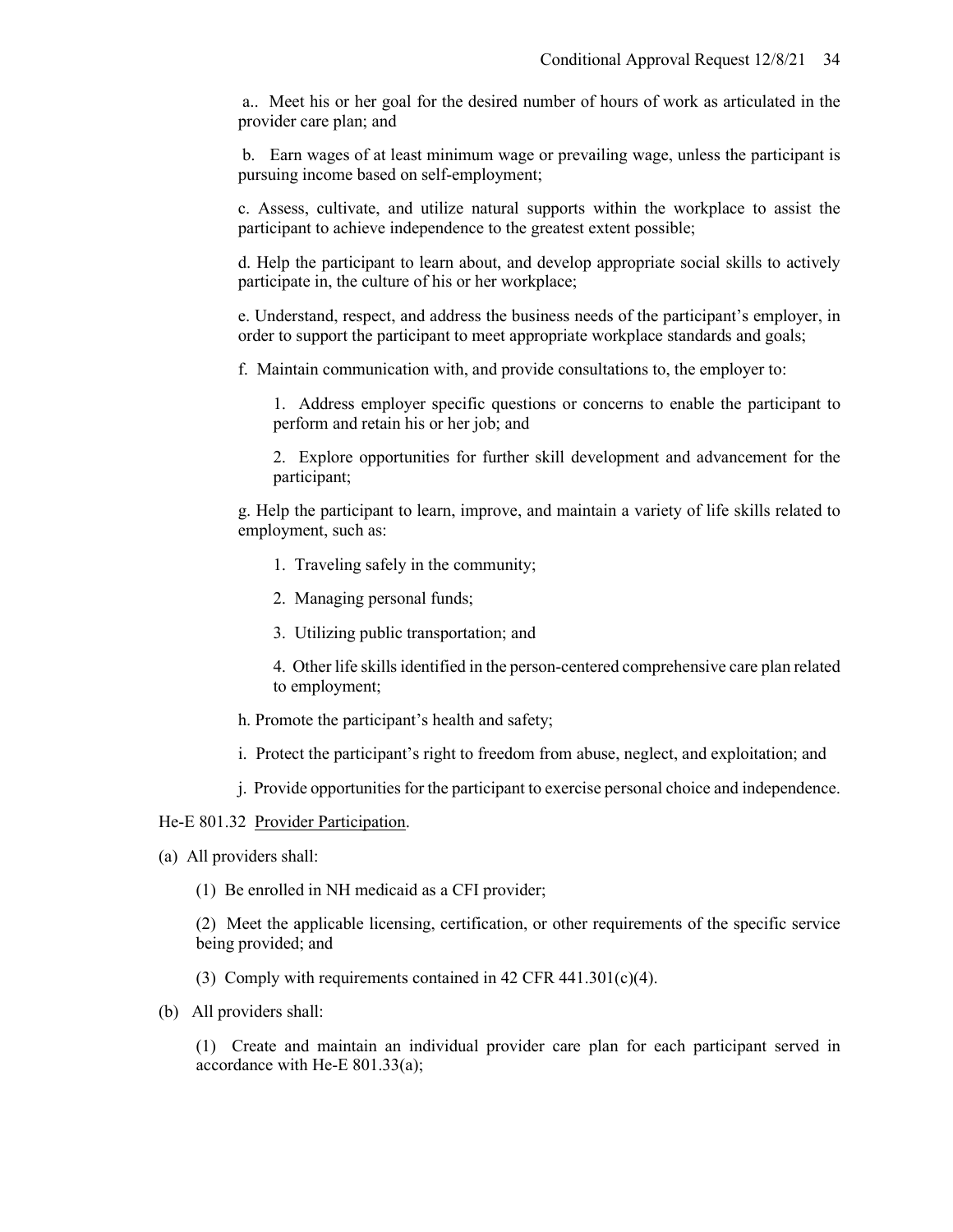(2) Create and maintain other documentation in accordance with He-E 801.33 and as required pursuant to applicable state and federal law;

(3) Submit claims for payment in accordance with He-E 801.34;

(4) Provide services in accordance with this part, 42 CFR 455, 42 CFR 456, 42 CFR 431, and 42 CFR 1001; and

(5) Be subject to monitoring and review by the department upon request.

(c) All providers shall comply with the provisions of RSA 161-F:49 with regard to checking the names of prospective or current employees, volunteers or subcontractors against the state registry maintained by the department's bureau of elderly and adult services.

(d) All providers shall report to the appropriate departmental authority any participant who is suspected of being abused, neglected, exploited, or self-neglecting, in accordance with the adult protection law, RSA 161-F:46.

He-E 801.33 Required Documentation.

(a) All providers, with exceptions noted in (b) below, shall develop, maintain, and implement a written provider care plan and adhere to the following:

> (1) The provider shall communicate with the participant's case manager to ensure the care plan is consistent with and addresses the applicable service needs and the participant's preferences identified in the comprehensive care plan;

(2) The provider care plan shall contain, at a minimum:

- a. A description of the participant's needs and the scope of services to be provided;
- b. The dates upon which services will begin and end;

c. The frequency of the services;

d. The total number of service units authorized and the amount that will be provided on each date of service;

e. Pertinent information on the participant's health condition, medications, allergies, and special dietary needs; and

f. The anticipated goals and outcomes of service provision;

(3) The provider care plan shall be updated at least annually and as necessary to reflect change in the participant's need for services; and

(4) The provider shall provide a copy of the provider care plan to the participant's case manager, upon the completion or revision of the plan, and shall make the provider care plan available to the department upon request.

(b) Providers of the following services shall not be required to develop a provider care plan:

(1) EAS;

(2) Home-delivered meals services;

(3) Non-medical transportation services;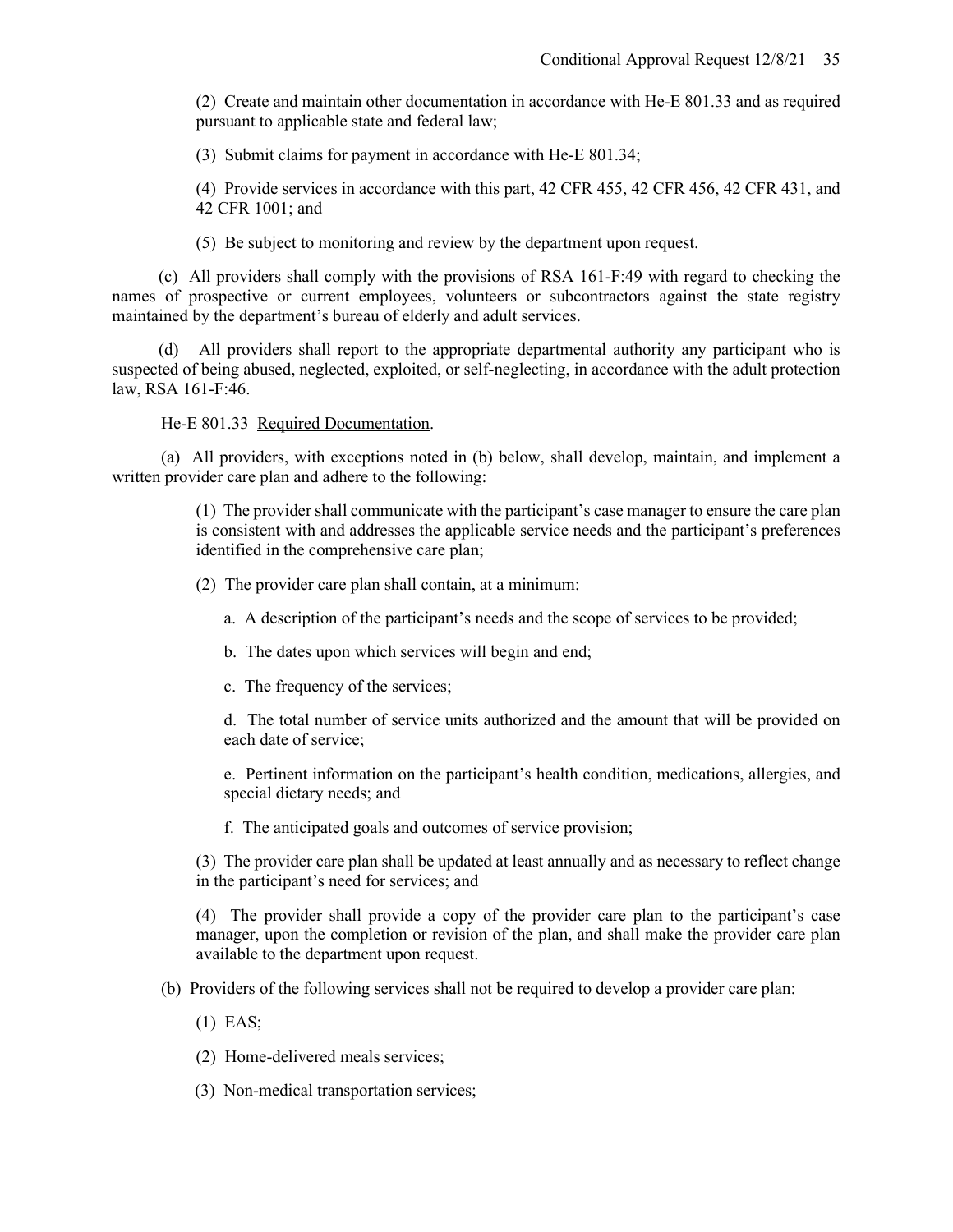(4) Personal emergency response system services;

(5) Financial management services;

(6) Specialized medical equipment services; and

(c) All providers shall:

(1) Maintain documentation in accordance with applicable licensure, certification, and all other applicable federal and state laws and regulations or other requirements;

(2) Maintain any other supporting records in accordance with He-W 520; and

(3) Maintain documentation in their records to fully support each claim billed for services including the specific service provided, the number of service units provided, the name of the employee who provided the service, and the date and time of service provision, as applicable.

(d) Failure to maintain supporting records in accordance with He-W 520 and this part shall entitle the department to recoupment of state and federal medicaid payments pursuant to 42 CFR 455, 42 CFR 447, and 42 CFR 456.

(e) In addition to (c) above, documentation of PCS shall include verification of the PCS worker's time, including:

> (1) When paper timesheets are used, the signature of the participant or PCS representative indicating the reported hours are accurate, the service was provided in accordance with the provider care plan, and the service was to the participant's satisfaction; or

> (2) Certification that the service was provided in accordance with the electronic visit verification requirement of 42 USC 1396b(l) and the provider care plan and the service was to the participant's satisfaction.

(f) The documentation required by this section shall be made available to the department upon request.

(g) The documentation required by this section shall be maintained for a period of at least 6 years from the date of service or until the resolution of any legal action(s) commenced during the 6 year period, whichever is longer.

He-E 801.34 Payment for Services.

(a) Providers shall submit all initial claims to the medicaid fiscal agent, so that the fiscal agent receives the claims no later than one year from the earliest date of service on the claim.

(b) If a provider submitted a claim during the one-year billing period and the claim is subsequently rejected by the fiscal agent, the provider shall resubmit the claim within 15 months from the earliest date of service to receive reimbursement.

(c) If medicaid does not pay a provider for medicaid coverable services, supplies, or equipment due to the billing practices of the provider, the provider shall not bill the participant for the item(s), service(s) or supplies.

(d) Payment to providers of CFI waiver services shall be made in accordance with rates established by the department in accordance with RSA 161:4, VI(a) and RSA 126-A:18-a, as applicable.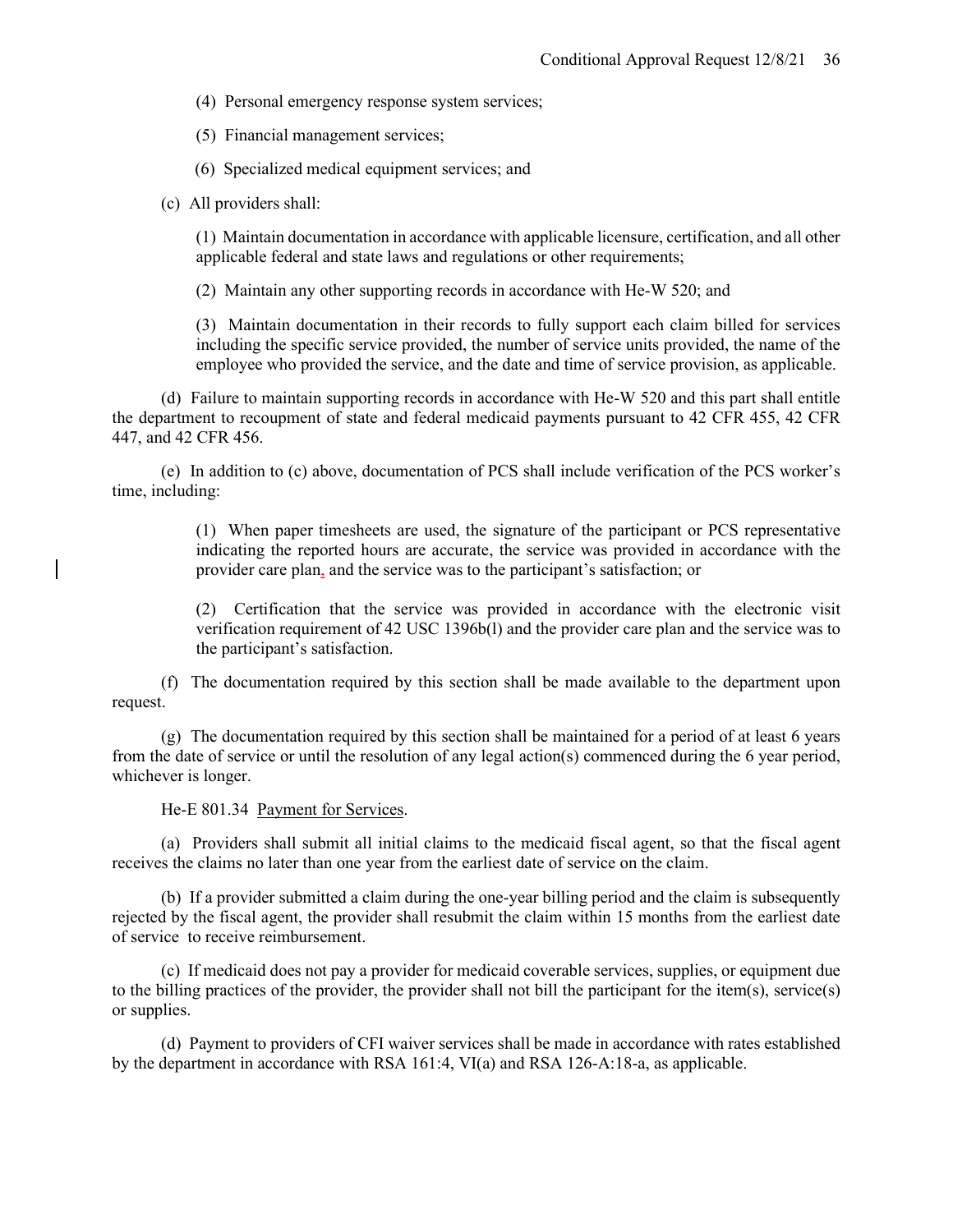He-E 801.35 Utilization Review and Control. The department shall monitor utilization of CFI waiver services to identify, prevent, and correct potential occurrences of fraud, waste, and abuse in accordance with 42 CFR 455, 42 CFR 456, He-W 520, 42 CFR 1001, and He-E 801.

He-E 801.36 Third Party Liability.

(a) All third party obligations shall be exhausted before medicaid is billed, in accordance with 42 CFR 433.139.

(b) All providers shall determine if third party liability exists and file a claim with the third party before billing medicaid.

(c) If third party liability exists, and the provider is not enrolled with the third party in a manner that allows the provider to submit a claim for service, the provider shall not bill medicaid or the CFI participant.

He-E 801.37 Waivers

(a) An applicant, case manager, provider agency, participant, or guardian, may request a waiver of specific procedures outlined in this part using the form titled BEAS 3865 "Choices for Independence Program Waiver Request Form." (December 2021) The case management agency or provider agency shall submit the request in writing to (c) below.

(b) A completed waiver request form shall be signed by:

(1) The participant or the participant's legal representative indicating agreement with the request; and

(2) The case manager and provider agency executive director or designee recommending approval of the waiver.

(c) A waiver request shall be submitted electronically or mailed to:

Bureau of Elderly and Adult Services Hugh J. Gallen State Office Park 105 Pleasant Street, Main Building Concord, NH 03301

(d) No provision or procedure prescribed by statute shall be waived.

(e) The request for a waiver shall be granted by the commissioner within 30 calendar days if the alternative proposed by the requesting entity meets the objective or intent of the applicable section of this part, and it:

(1) Does not negatively impact the health or safety of the participant(s);

(2) Does not affect the quality of services provided to participants; and

(3) All required criminal records checks have been completed no earlier than a year before the date of the waiver request; and

(f) Upon receipt of approval of a waiver request, the requesting entity's subsequent compliance with the alternative provisions or procedures approved in the waiver shall be considered compliance with the rule for which the waiver was sought.

(g) Waivers shall be granted in writing and shall not expire except as in (h) and (i) below.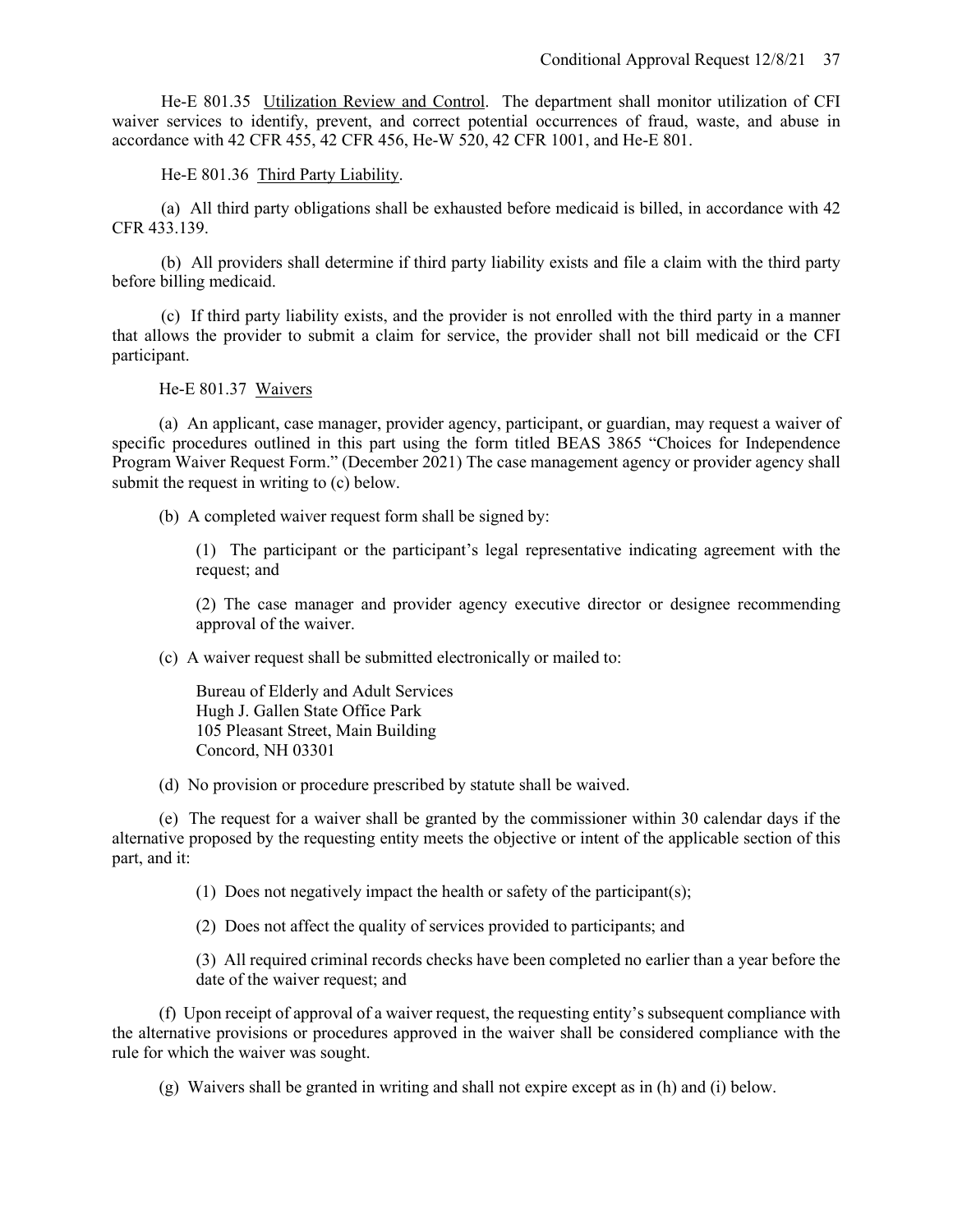(h) Those waivers which relate to other issues relative to the health, safety, or welfare of participants that require periodic reassessment shall be effective for one year only.

(i) Any waiver shall end with the closure of the related program or service.

(j) A requesting entity may request a renewal of a waiver from the department. Such request shall be made at least 90 calendar days prior to the expiration of a current waiver and shall be granted in accordance with paragraphs (a) through (f) above.

| Rule                   | <b>Title</b>                                                                                                                                              | <b>Publisher; How to Obtain; and Cost</b>                                                                                                                                                                                                                                                                                                                                                                                                                                                        |
|------------------------|-----------------------------------------------------------------------------------------------------------------------------------------------------------|--------------------------------------------------------------------------------------------------------------------------------------------------------------------------------------------------------------------------------------------------------------------------------------------------------------------------------------------------------------------------------------------------------------------------------------------------------------------------------------------------|
| He-E 801.20(b)         | <b>United States</b><br>Department of<br>Agriculture's "<br><b>Dietary Guidelines</b><br>for Americans 2020-<br>2025" (Ninth Edition)                     | Publisher: United States Department of Agriculture<br>Cost: Free to the Public<br>The incorporated document is available at:<br>https://www.dietaryguidelines.gov/sites/default/files/2021<br>-03/Dietary Guidelines for Americans-2020-2025.pdf<br>This publication can also be ordered by calling the U.S.<br>Government Publishing Office (GPO) at (866) 512-1800<br>and asking for stock number 001-000-04866-0, or by<br>accessing the GPO Online Bookstore at<br>http://bookstore.gpo.gov. |
| He-E $801.24(b)(7)$    | U.S. Department of<br>Housing and<br>Development's<br>"Office of Fair<br>Housing & Equal<br><b>Opportunity Notice:</b><br>FHEO-2020-01"<br>(January 2020) | Publisher: U.S. Department of Housing and Development<br>Cost: Free to the public<br>The incorporated document is available at:<br>https://www.hud.gov/sites/dfiles/PA/documents/HUDAsst<br>AnimalNC1-28-2020.pdf                                                                                                                                                                                                                                                                                |
| He-E $801.31(c)(1)a$ . | Association of People<br>Supporting<br><b>Employment First's</b><br>"Universal<br>Employment<br>Competencies"<br>(January 2019)                           | Publisher: Association of People Supporting Employment<br>First<br>Cost: Free to the public<br>The incorporated document is available at:<br>https://apse.org/wp-content/uploads/2019/03/Apse-<br>universal-Comps-FINAL3-15-19.pdf                                                                                                                                                                                                                                                               |

**APPENDIX A: Incorporation by Reference Information**